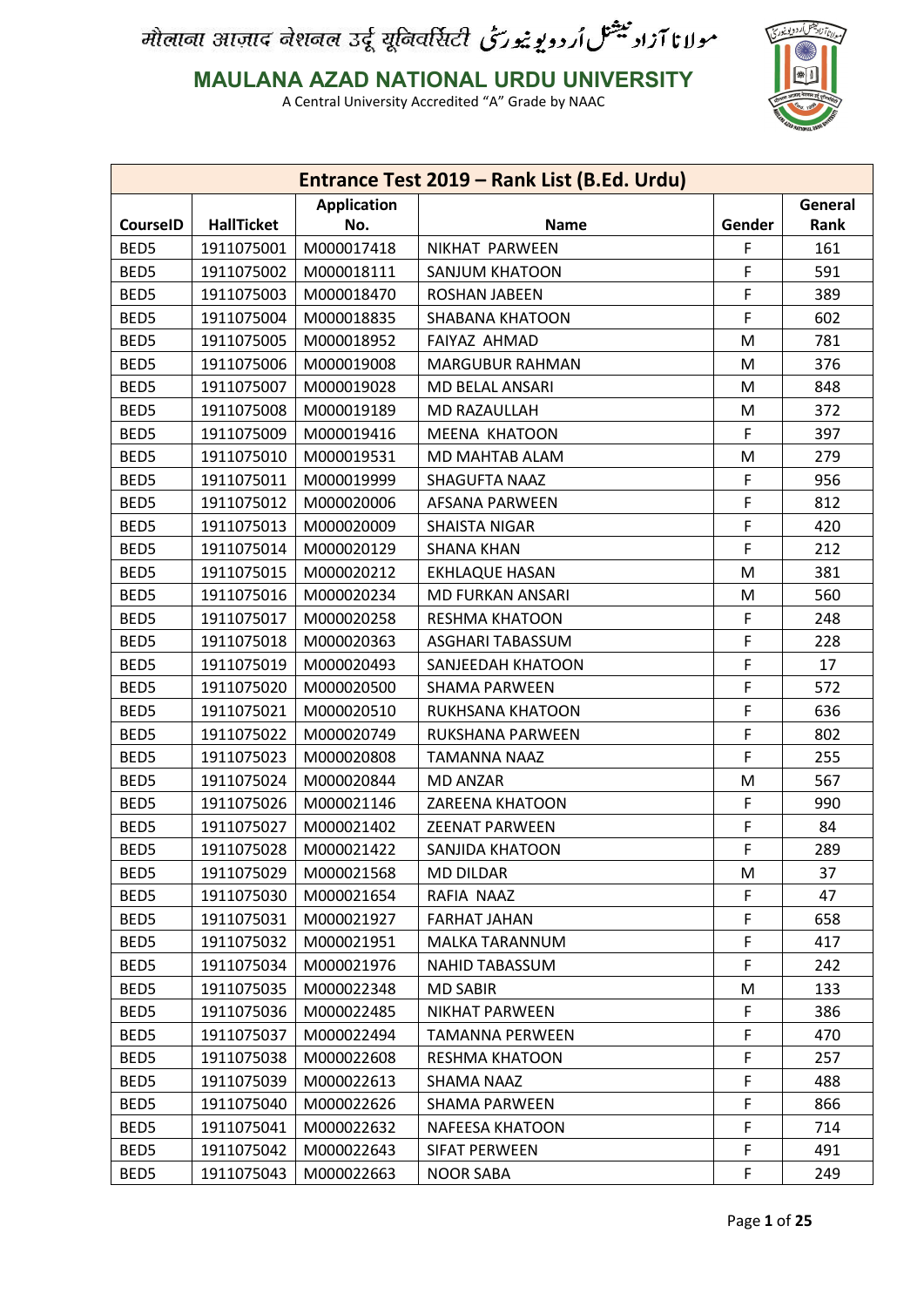

**MAULANA AZAD NATIONAL URDU UNIVERSITY**

|                 |                   |                    | Entrance Test 2019 - Rank List (B.Ed. Urdu) |        |         |
|-----------------|-------------------|--------------------|---------------------------------------------|--------|---------|
|                 |                   | <b>Application</b> |                                             |        | General |
| <b>CourseID</b> | <b>HallTicket</b> | No.                | <b>Name</b>                                 | Gender | Rank    |
| BED5            | 1911075044        | M000022670         | <b>RUKHSAR KHATOON</b>                      | F      | 219     |
| BED5            | 1911075046        | M000022706         | <b>FIROZA TAHZEEB</b>                       | F      | 750     |
| BED5            | 1911075047        | M000022755         | <b>ANWAR HUSSAIN</b>                        | M      | 412     |
| BED5            | 1911075048        | M000022883         | MD ABADAT                                   | M      | 295     |
| BED5            | 1911075049        | M000022893         | MD HEDAYATULLA                              | M      | 777     |
| BED5            | 1911075050        | M000023303         | <b>JUHI KHATOON</b>                         | F      | 135     |
| BED5            | 1911075051        | M000023478         | MD JAMEEL AHMAD                             | M      | 168     |
| BED5            | 1911075052        | M000023491         | ZABEENA KHATOON                             | F      | 375     |
| BED5            | 1911075053        | M000023693         | <b>ASMAT JAHAN</b>                          | F      | 79      |
| BED5            | 1911075054        | M000023717         | <b>RESHMA PARWEEN</b>                       | F      | 558     |
| BED5            | 1911075055        | M000023731         | <b>NIKHAT PERWEEN</b>                       | F      | 797     |
| BED5            | 1911075056        | M000023738         | <b>FARHAT PERWEEN</b>                       | F      | 246     |
| BED5            | 1911075057        | M000023753         | MD AMANULLAH ANSARI                         | M      | 174     |
| BED5            | 1911075058        | M000023811         | <b>MD JABIR HUSSAIN</b>                     | M      | 411     |
| BED5            | 1911075059        | M000023816         | MD JAWED AKHTAR                             | M      | 285     |
| BED5            | 1911075060        | M000023868         | <b>KHALID SAJJAD</b>                        | M      | 53      |
| BED5            | 1911075061        | M000023878         | <b>NEHA NAAZ</b>                            | F      | 705     |
| BED5            | 1911075062        | M000023879         | MD AZHAR                                    | M      | 122     |
| BED5            | 1911075063        | M000023890         | MD ISHTEYAQUE ZAFAR                         | M      | 961     |
| BED5            | 1911075064        | M000023906         | <b>RINA KHATOON</b>                         | F      | 583     |
| BED5            | 1911075065        | M000023992         | <b>MD IMRAN</b>                             | M      | 170     |
| BED5            | 1911075066        | M000024080         | <b>GULNAZ PARWEEN</b>                       | F      | 864     |
| BED5            | 1911075067        | M000024128         | <b>ANJUM PERWEEN</b>                        | F      | 160     |
| BED5            | 1911075068        | M000024147         | <b>MD USMAN</b>                             | M      | 642     |
| BED5            | 1911075071        | M000024323         | SAZIA KHATOON                               | F      | 436     |
| BED5            | 1911075072        | M000024332         | <b>NAHID PERWEEN</b>                        | F      | 124     |
| BED5            | 1911075073        | M000024356         | <b>HAMID RAZA</b>                           | M      | 403     |
| BED5            | 1911075074        | M000024427         | <b>HEENA FATMI</b>                          | F      | 309     |
| BED5            | 1911075075        | M000024532         | <b>RUKHSAR KHATOON</b>                      | F      | 138     |
| BED5            | 1911075076        | M000024584         | <b>NOOR JAHAN</b>                           | F      | 286     |
| BED5            | 1911075077        | M000024609         | <b>SHABNAM KHATOON</b>                      | F      | 233     |
| BED5            | 1911075078        | M000024612         | NAGHMA PARWEEN                              | F      | 226     |
| BED5            | 1911075079        | M000024613         | <b>SHAHIN PERWEEN</b>                       | F      | 742     |
| BED5            | 1911075080        | M000024653         | <b>ATIQUA SHAHIN</b>                        | F      | 1012    |
| BED5            | 1911075081        | M000024678         | APSARA QAMAR                                | F      | 340     |
| BED5            | 1911075082        | M000024966         | <b>FIRDOUS AMBARIN</b>                      | F      | 897     |
| BED5            | 1911075084        | M000025174         | MD ANJAR ANSARI                             | M      | 889     |
| BED5            | 1911075085        | M000025222         | SAYYDA FATAMA                               | F      | 54      |
| BED5            | 1911075087        | M000025316         | RABIA KHATOON                               | F      | 91      |
| BED5            | 1911075088        | M000025332         | MD AFZAL RAHBER                             | M      | 60      |
| BED5            | 1911075089        | M000025338         | SHABINA PARWEEN                             | F      | 258     |
| BED5            | 1911075090        | M000025355         | <b>HENA KAUSER</b>                          | F      | 214     |
|                 |                   |                    |                                             |        |         |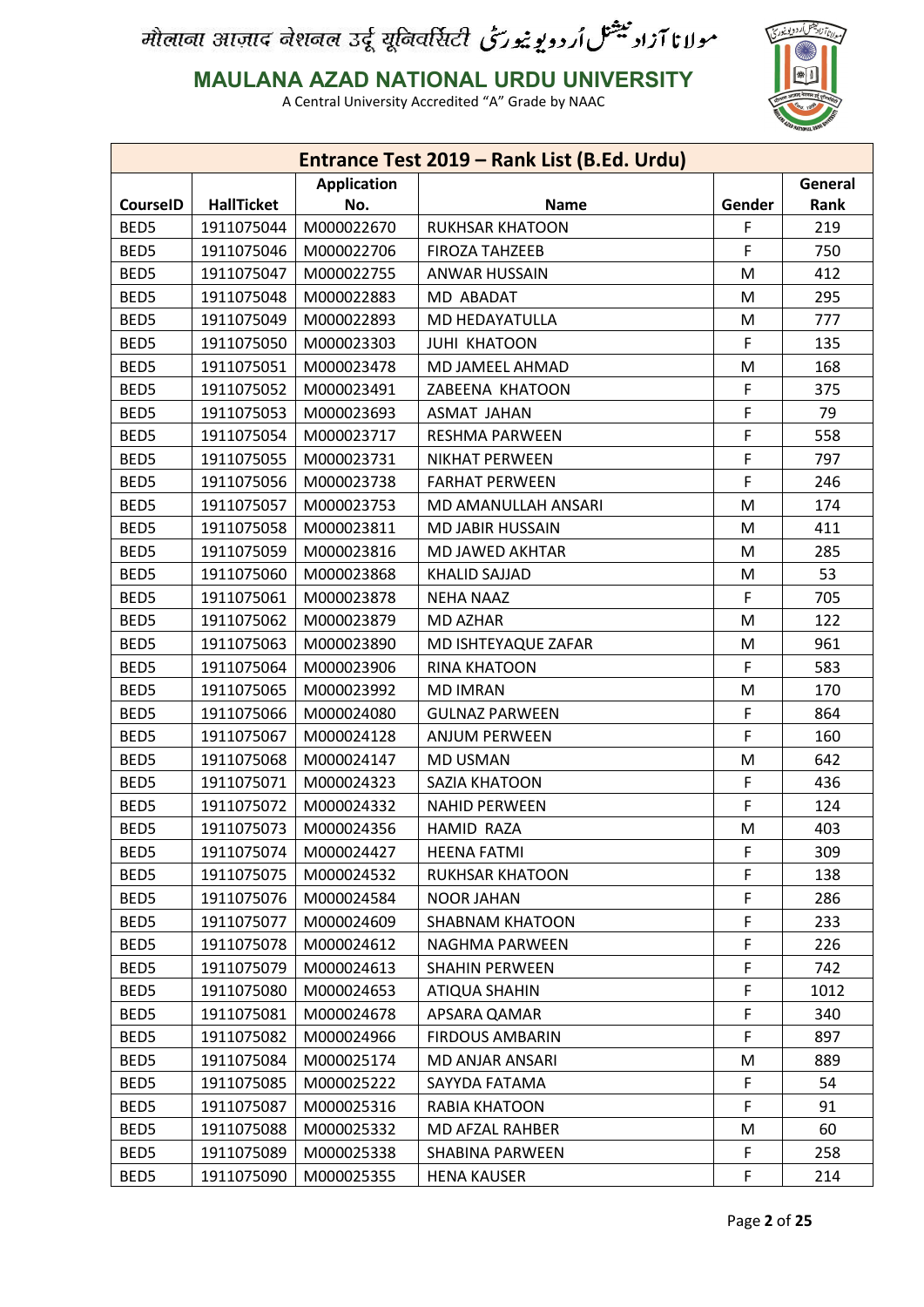

**MAULANA AZAD NATIONAL URDU UNIVERSITY**

|                 |                   |                    | Entrance Test 2019 - Rank List (B.Ed. Urdu) |        |             |
|-----------------|-------------------|--------------------|---------------------------------------------|--------|-------------|
|                 |                   | <b>Application</b> |                                             |        | General     |
| <b>CourseID</b> | <b>HallTicket</b> | No.                | <b>Name</b>                                 | Gender | <b>Rank</b> |
| BED5            | 1911075091        | M000025375         | MD SADDAM HUSSAIN                           | M      | 300         |
| BED5            | 1911075092        | M000025401         | <b>TABASSUM PARWEEN</b>                     | F      | 808         |
| BED5            | 1911075093        | M000025403         | SABIHA NOORI                                | F      | 549         |
| BED5            | 1911075094        | M000025407         | <b>AUJMA PERWEEN</b>                        | F      | 804         |
| BED5            | 1911075095        | M000025408         | <b>SANA NAAZ</b>                            | F      | 535         |
| BED5            | 1911075096        | M000025428         | <b>AISHA KHATOON</b>                        | F      | 328         |
| BED5            | 1911075097        | M000025542         | NAGHMA KHATOON                              | F      | 467         |
| BED5            | 1911075098        | M000025763         | <b>MD YUSUF SAFDAR</b>                      | M      | 346         |
| BED5            | 1911075099        | M000025887         | <b>DARAKHSHAN SUBUHI</b>                    | F      | 186         |
| BED5            | 1911075100        | M000026103         | MOHAMMAD HEDAYATULLAH                       | M      | 952         |
| BED5            | 1911075101        | M000026137         | <b>ABDUL BASIT</b>                          | M      | 964         |
| BED5            | 1911075102        | M000026202         | <b>ZEBA NAAZ</b>                            | F      | 463         |
| BED5            | 1911075103        | M000026226         | MD TABARAK HUSSAIN ANSARI                   | M      | 795         |
| BED5            | 1911075104        | M000026418         | <b>SUFIA PERWEEN</b>                        | F      | 580         |
| BED5            | 1911075105        | M000026420         | MALIKA TARANNUM                             | F      | 473         |
| BED5            | 1911075106        | M000026458         | AFREEN FATMA                                | F      | 338         |
| BED5            | 1911075107        | M000026481         | YASMIN KHATOON                              | F      | 898         |
| BED5            | 1911075108        | M000026490         | <b>NIKHAT PARWEEN</b>                       | F      | 757         |
| BED5            | 1911075109        | M000026499         | <b>GULNAZ PARWEEN</b>                       | M      | 780         |
| BED5            | 1911075110        | M000026529         | SAIBA PARWEEN                               | F      | 984         |
| BED5            | 1911075112        | M000026573         | DILSHAD ANJUM                               | F      | 495         |
| BED5            | 1911075113        | M000026657         | ZARRIN FATIMA                               | F      | 443         |
| BED5            | 1911075114        | M000026692         | RUBANA PARWEEN                              | F      | 676         |
| BED5            | 1911075115        | M000026799         | SHAHZADI TAIYABA KHATOON                    | F      | 404         |
| BED5            | 1911075116        | M000026834         | <b>GHAZALA PARWEEN</b>                      | F      | 696         |
| BED5            | 1911075117        | M000026849         | SHAFA AHMAD USMANI                          | M      | 360         |
| BED5            | 1911075118        | M000027047         | <b>MD JAWED</b>                             | M      | 746         |
| BED5            | 1911075119        | M000027143         | <b>NAHID NAAZ</b>                           | F      | 276         |
| BED5            | 1911075120        | M000027185         | MAHJABEEN PARWEEN                           | F      | 603         |
| BED5            | 1911075121        | M000027187         | <b>HENA NASREEN</b>                         | F      | 625         |
| BED5            | 1911075122        | M000027198         | <b>SUFIA SULTANA</b>                        | F      | 384         |
| BED5            | 1911075124        | M000027224         | <b>MD FURQAN</b>                            | M      | 452         |
| BED5            | 1911075125        | M000027510         | RUKHSANA KHATOON                            | F      | 312         |
| BED5            | 1911075126        | M000027604         | <b>ERAM JAHAN</b>                           | F      | 741         |
| BED5            | 1911075128        | M000027739         | RABNAWAZ AKHTAR                             | M      | 96          |
| BED5            | 1911075129        | M000027905         | <b>NUSRAT FARHEEN</b>                       | F      | 236         |
| BED5            | 1911075130        | M000027922         | SAIMA NAZ                                   | F      | 181         |
| BED5            | 1911075131        | M000027923         | <b>SHAHEEN PARVEEN</b>                      | F      | 114         |
| BED5            | 1911075132        | M000028106         | <b>HENA ARSHI</b>                           | F      | 189         |
| BED5            | 1911075133        | M000028185         | RAZIA KHATOON                               | F      | 176         |
|                 |                   |                    |                                             |        |             |
| BED5            | 1911075135        | M000028355         | <b>FIRDOUS JAHAN</b>                        | F      | 585         |
| BED5            | 1911075136        | M000028630         | WASIM ZAKIR KHAN                            | M      | 400         |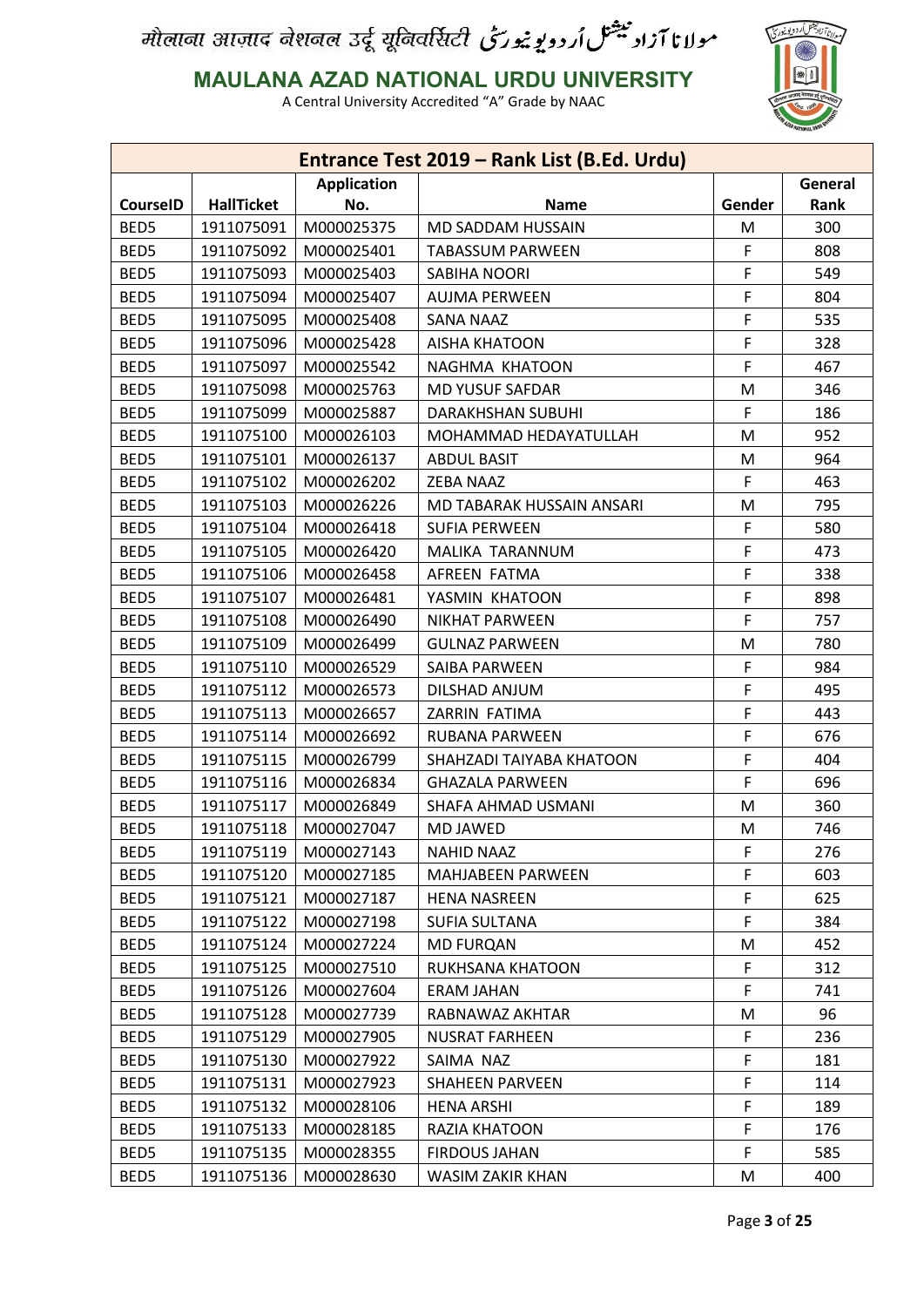

**MAULANA AZAD NATIONAL URDU UNIVERSITY**

|                 |                   |                    | Entrance Test 2019 - Rank List (B.Ed. Urdu) |        |         |
|-----------------|-------------------|--------------------|---------------------------------------------|--------|---------|
|                 |                   | <b>Application</b> |                                             |        | General |
| <b>CourseID</b> | <b>HallTicket</b> | No.                | <b>Name</b>                                 | Gender | Rank    |
| BED5            | 1911075138        | M000028748         | <b>MD MINHAJ ALAM</b>                       | M      | 1016    |
| BED5            | 1911075139        | M000028750         | MD AFTAB ALAM                               | M      | 835     |
| BED5            | 1911075140        | M000028791         | <b>MD ISLAM HAIDER</b>                      | M      | 83      |
| BED5            | 1911075141        | M000028936         | MD KASHIF JAMIL                             | M      | 415     |
| BED5            | 1911075142        | M000029072         | <b>NASRIN BANO</b>                          | F      | 681     |
| BED5            | 1912075002        | M000018857         | MD TAFAZUL ALAM                             | M      | 92      |
| BED5            | 1912075003        | M000022164         | <b>MD TAJUDDIN</b>                          | M      | 266     |
| BED5            | 1912075004        | M000025699         | KHAN ZOHEB AKRAM AYYUB KHAN                 | M      | 728     |
| BED5            | 1913075001        | M000017311         | <b>IBRAN</b>                                | M      | 95      |
| BED5            | 1913075002        | M000017465         | <b>AFTAB ALAM</b>                           | M      | 269     |
| BED5            | 1913075003        | M000018669         | SHAHNAVAJ ANSARI                            | M      | 137     |
| BED5            | 1913075004        | M000018671         | MOHAMMAD RASHID                             | M      | 334     |
| BED5            | 1913075005        | M000018672         | PARWAZ AHMED                                | M      | 101     |
| BED5            | 1913075006        | M000018680         | MOHD FAZAL                                  | M      | 171     |
| BED5            | 1913075007        | M000018799         | RAKESH KUMAR                                | M      | 148     |
| BED5            | 1913075008        | M000018800         | <b>AQUIB OMAIR</b>                          | M      | 522     |
| BED5            | 1913075009        | M000019846         | MOHAMMAD YANZOROON                          | M      | 121     |
| BED5            | 1913075010        | M000019866         | ROSHAN JAHAN                                | F      | 243     |
| BED5            | 1913075011        | M000020335         | MD ANSARUL HAQUE                            | M      | 202     |
| BED5            | 1913075012        | M000020518         | RAFAT JAHAN                                 | F      | 85      |
| BED5            | 1913075013        | M000020605         | <b>NASIR KAMAL</b>                          | M      | 120     |
| BED5            | 1913075014        | M000020940         | ABULRAB                                     | M      | 306     |
| BED5            | 1913075015        | M000021121         | <b>NAHID JAHAN</b>                          | F      | 305     |
| BED5            | 1913075016        | M000021540         | ARSHIYA TARANNUM                            | F      | 106     |
| BED5            | 1913075017        | M000021552         | <b>FAIZA KHATOON</b>                        | F      | 657     |
| BED5            | 1913075018        | M000021633         | <b>ONAIZA KHATOON</b>                       | F      | 301     |
| BED5            | 1913075019        | M000021636         | <b>SHAMA PARVEEN</b>                        | F      | 227     |
| BED5            | 1913075020        | M000021647         | <b>UZMA KHATOON</b>                         | F      | 88      |
| BED5            | 1913075021        | M000022501         | <b>ZOHAIR ABBAS</b>                         | M      | 450     |
| BED5            | 1913075022        | M000022691         | <b>SHAMA FIRDAUS</b>                        | F      | 730     |
| BED5            | 1913075023        | M000023003         | AHMAD SALMAN                                | M      | 464     |
| BED5            | 1913075024        | M000023010         | <b>MANZAR KAMAL</b>                         | M      | 483     |
| BED5            | 1913075025        | M000023014         | MOHAMMAD KHALID                             | M      | 458     |
| BED5            | 1913075026        | M000023021         | <b>MAAZ AKHTAR</b>                          | M      | 382     |
| BED5            | 1913075027        | M000023095         | <b>TAUSIF JAMSHED</b>                       | M      | 329     |
| BED5            | 1913075028        | M000024649         | MD NISAAT AHMAD                             | M      | 292     |
| BED5            | 1913075029        | M000025595         | ISHTEYAQUE AHMAD                            | M      | 247     |
| BED5            | 1913075030        | M000025744         | ANJUM BEGUM                                 | F      | 982     |
| BED5            | 1913075031        | M000026341         | SUFIYA PARVEEN                              | F      | 194     |
| BED5            |                   | M000027134         | SAFIYA PARVEEN                              | F      | 89      |
|                 | 1913075032        |                    |                                             |        |         |
| BED5            | 1913075034        | M000027506         | FAIZAN MOAZZAM                              | M      | 349     |
| BED5            | 1913075035        | M000028301         | MOHAMMAD SIDDIQUE                           | M      | 763     |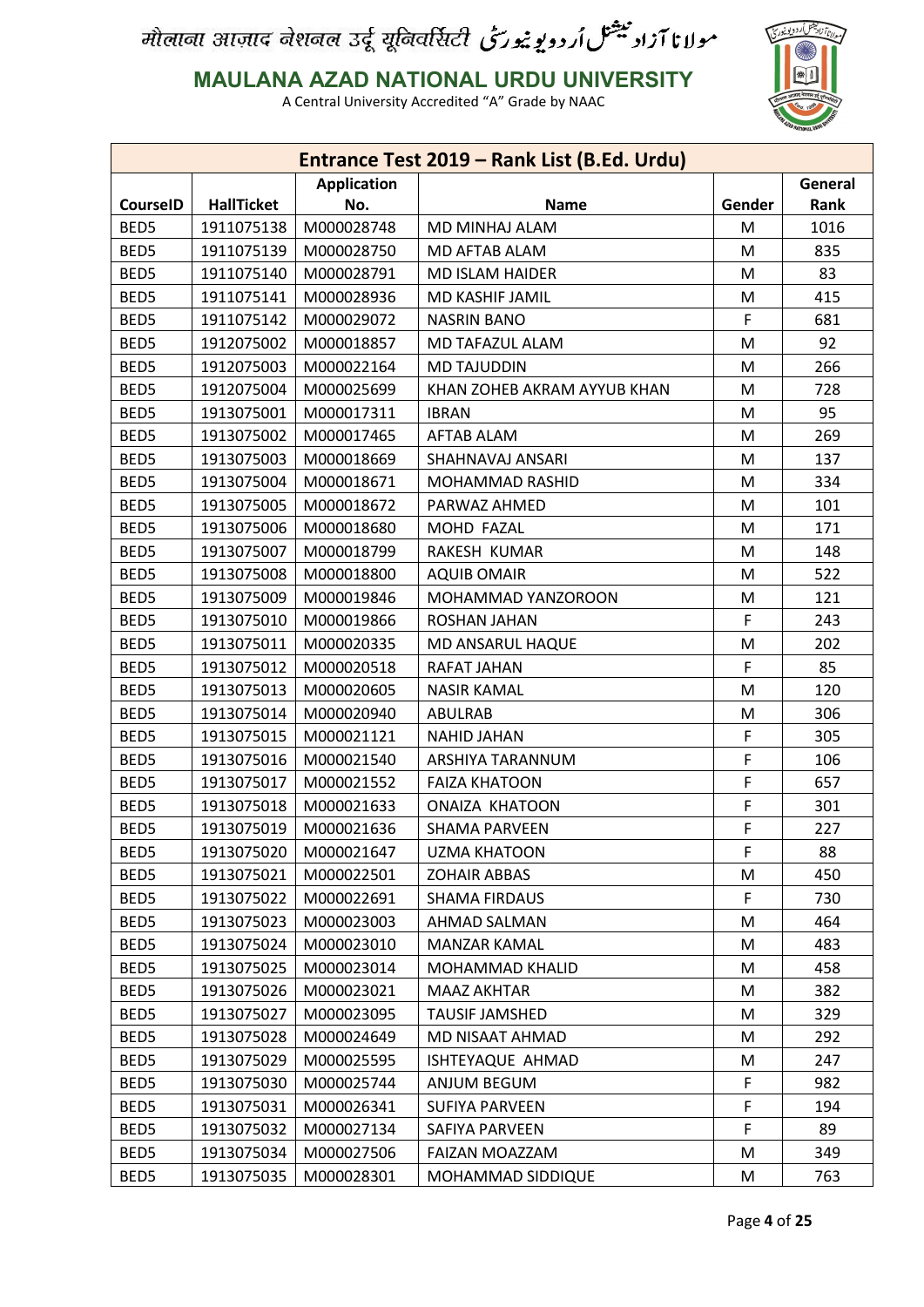

**MAULANA AZAD NATIONAL URDU UNIVERSITY**

|                 |                   |                    | Entrance Test 2019 - Rank List (B.Ed. Urdu) |        |         |
|-----------------|-------------------|--------------------|---------------------------------------------|--------|---------|
|                 |                   | <b>Application</b> |                                             |        | General |
| <b>CourseID</b> | <b>HallTicket</b> | No.                | Name                                        | Gender | Rank    |
| BED5            | 1913075036        | M000028879         | IZHAR AHMAD                                 | M      | 604     |
| BED5            | 1913075037        | M000028991         | KM SAMMA PARVEEN                            | F      | 271     |
| BED5            | 1915075003        | M000020948         | <b>GULFIZA KHAN</b>                         | F      | 995     |
| BED5            | 1915075004        | M000021564         | <b>SANA RAFAT</b>                           | F      | 905     |
| BED5            | 1916075002        | M000025723         | SUMMAYYA JABBAR KHAN PATHAAN                | F      | 342     |
| BED5            | 1917075001        | M000025500         | MOHAMMAD JAWED AKHTAR                       | M      | 366     |
| BED5            | 1918075001        | M000017342         | AHMAD HUSAIN                                | M      | 469     |
| BED5            | 1918075002        | M000017377         | MD SHARAFAT ANSARI                          | M      | 791     |
| BED5            | 1918075003        | M000017385         | FARHAT JAHAN KAHKASHAN                      | F      | 713     |
| BED5            | 1918075004        | M000017430         | <b>IFTEKHAR AHMAD</b>                       | M      | 865     |
| BED5            | 1918075005        | M000017536         | MOHAMMAD ASAD NOMANI                        | M      | 826     |
| BED5            | 1918075006        | M000017599         | MUSSARRAT PERWEEN                           | F      | 966     |
| BED5            | 1918075007        | M000017610         | <b>MD ARSHAD</b>                            | M      | 619     |
| BED5            | 1918075008        | M000017621         | <b>NEMAT ALI</b>                            | M      | 331     |
| BED5            | 1918075009        | M000017628         | <b>FARZANA KHATOON</b>                      | F      | 597     |
| BED5            | 1918075011        | M000017766         | <b>SAIMA PARWEEN</b>                        | F      | 145     |
| BED5            | 1918075012        | M000017784         | <b>NUSRAT PRAWEEN</b>                       | F      | 1042    |
| BED5            | 1918075013        | M000017787         | <b>NAAZ FATMA</b>                           | F      | 878     |
| BED5            | 1918075014        | M000017798         | RIZWANA BEGAM                               | F      | 410     |
| BED5            | 1918075016        | M000017820         | <b>MD AKRAM</b>                             | M      | 620     |
| BED5            | 1918075017        | M000017911         | <b>SHAMA ARSHI</b>                          | F      | 332     |
| BED5            | 1918075018        | M000017970         | MD EKRAMUL HAQUE                            | M      | 90      |
| BED5            | 1918075019        | M000017979         | SHAHIDA NUSRAT                              | F      | 362     |
| BED5            | 1918075020        | M000017983         | <b>SHAGUFTA PERWEEN</b>                     | F      | 881     |
| BED5            | 1918075021        | M000017994         | SHAHEENA PERWEEN                            | F      | 1017    |
| BED5            | 1918075022        | M000018008         | MD ZIYAUDDIN                                | M      | 278     |
| BED5            | 1918075023        | M000018023         | <b>MD MAZHAR ANSARI</b>                     | М      | 559     |
| BED5            | 1918075024        | M000018104         | MD SHAMIM AKHTER                            | M      | 424     |
| BED5            | 1918075025        | M000018137         | ROKHSANA KHATOON                            | F.     | 1029    |
| BED5            | 1918075026        | M000018158         | RAUSHNI PERWEEN                             | F      | 706     |
| BED5            | 1918075027        | M000018208         | <b>MD GULREZ</b>                            | M      | 667     |
| BED5            | 1918075028        | M000018274         | <b>MD TARIQUE AZIZ</b>                      | M      | 428     |
| BED5            | 1918075029        | M000018286         | MD MUKHTAR                                  | M      | 782     |
| BED5            | 1918075030        | M000018455         | <b>NIKHAT PERWEEN</b>                       | F      | 886     |
| BED5            | 1918075031        | M000018459         | TARANNUM ARA                                | F      | 1034    |
| BED5            | 1918075033        | M000018594         | <b>SANA PERWEEN</b>                         | F      | 946     |
| BED5            | 1918075035        | M000018709         | MD BABAR ALI                                | M      | 845     |
| BED5            | 1918075036        | M000018747         | MD ASIF KHAN                                | M      | 796     |
| BED5            | 1918075037        | M000018753         | SABIHA PARWEEN                              | F      | 468     |
| BED5            | 1918075038        | M000018890         | <b>KASHIFA KHATOON</b>                      | F      | 1003    |
| BED5            | 1918075039        | M000018892         | MD SADDAM HUSAIN                            | M      | 22      |
| BED5            | 1918075040        | M000018922         | MD AMIRUDDIN                                | M      | 989     |
|                 |                   |                    |                                             |        |         |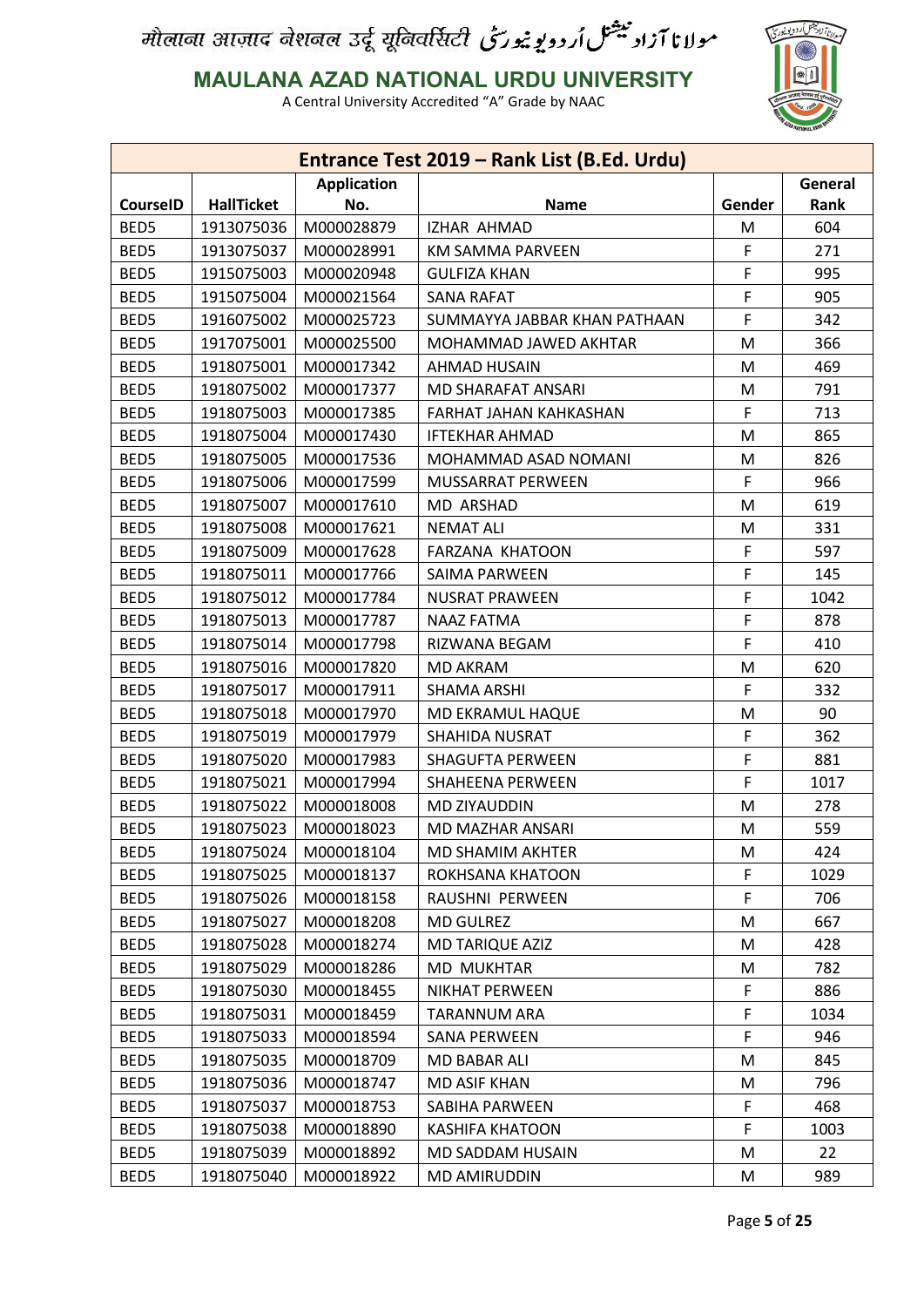

**MAULANA AZAD NATIONAL URDU UNIVERSITY**

|                 |                   |                    | Entrance Test 2019 - Rank List (B.Ed. Urdu) |        |            |
|-----------------|-------------------|--------------------|---------------------------------------------|--------|------------|
|                 |                   | <b>Application</b> |                                             |        | General    |
| <b>CourseID</b> | <b>HallTicket</b> | No.                | <b>Name</b>                                 | Gender | Rank       |
| BED5            | 1918075041        | M000018938         | <b>MUSKAN PERWEZ</b>                        | F      | 949        |
| BED5            | 1918075042        | M000018964         | MOHAMMAD ABDULLAH                           | M      | 846        |
| BED5            | 1918075043        | M000018978         | AISHA JABEEN                                | F      | 283        |
| BED5            | 1918075044        | M000019003         | <b>NISHA PRAWEEN</b>                        | F      | 638        |
| BED5            | 1918075045        | M000019034         | <b>SHABNAM PERWEEN</b>                      | F      | 244        |
| BED5            | 1918075046        | M000019042         | <b>SHAMA PERWEEN</b>                        | F      | 971        |
| BED5            | 1918075047        | M000019052         | RAUSHNI PERWEEN                             | F      | 916        |
| BED5            | 1918075048        | M000019132         | <b>NOOR FATMA</b>                           | F      | 921        |
| BED5            | 1918075049        | M000019143         | <b>FATMA KHATOON</b>                        | F      | 644        |
| BED5            | 1918075050        | M000019154         | RAHMATUZZOHRA                               | F      | 853        |
| BED5            | 1918075051        | M000019167         | RESHMA KHATOON                              | F      | 647        |
| BED5            | 1918075052        | M000019237         | <b>ATAULLAH</b>                             | M      | 1046       |
| BED5            | 1918075053        | M000019249         | SABA PARWEEN                                | F      | 1019       |
| BED5            | 1918075054        | M000019256         | RAQUEEBA FATMA                              | F      | 816        |
| BED5            | 1918075057        | M000019305         | <b>ADRA PARWEEN</b>                         | F      | 1024       |
| BED5            | 1918075058        | M000019353         | TABASSUM PARWEEN                            | F      | 587        |
| BED5            | 1918075060        | M000019481         | MD PARWEZ ALAM                              | M      | 487        |
| BED5            | 1918075061        | M000019506         | MOZASSAM PARWEEN                            | F      | 926        |
| BED5            | 1918075066        | M000019525         | <b>ALTAF HUSSAIN</b>                        | M      | 893        |
| BED5            | 1918075068        | M000019575         | <b>ZEBA PERWEEN</b>                         | F      | 953        |
| BED5            | 1918075069        | M000019585         | MD NAUSHAD ALAM                             | M      | 547        |
| BED5            | 1918075071        | M000019634         | <b>ASHFAQUE AHAMD</b>                       | M      | 922        |
| BED5            | 1918075072        | M000019665         | <b>MD IRSHAD</b>                            | M      | 398        |
| BED5            | 1918075073        | M000019731         | KHALIDA ZEYA                                | F      | 919        |
| BED5            | 1918075074        | M000019747         | <b>BATOOL ZEHRA</b>                         | F      | 901        |
| BED5            | 1918075075        | M000019754         | NIKHAT PERWEEN                              | F      | 648        |
| BED5            | 1918075076        | M000019758         | MD SADAB AHMAD                              | M      | 790        |
| BED5            | 1918075077        | M000019779         | <b>ABDUL GHANI</b>                          | M      | 992        |
| BED5            | 1918075079        | M000019897         | <b>NISAR RAYEEN</b>                         | M      | 693        |
| BED5            | 1918075080        | M000019901         | NAZREEN BANO                                | F      | 831        |
| BED5            | 1918075081        | M000019919         | WAJDA NAHID                                 | F      | 716        |
| BED5            | 1918075082        | M000019921         | <b>LADLI PRVEEN</b>                         | F      | 506        |
| BED5            | 1918075083        | M000019972         | MD ZAHID HUSAIN                             | M      | 979        |
| BED5            | 1918075084        | M000019986         | <b>NAZ PARWEEN</b>                          | F      | 523        |
| BED5            | 1918075085        | M000019992         | KAINAT TABASSUM                             | F      | 694        |
| BED5            | 1918075086        | M000019995         | SAGUFTA YASMIN                              | F      | 238        |
| BED5            | 1918075087        | M000019997         | <b>ALIYA PERWEEN</b>                        | F      | 931        |
| BED5            | 1918075089        | M000020012         | ROKHSANA KHATOON                            | F      | 1022       |
| BED5            | 1918075090        | M000020050         | RAHANA KHATOON                              | F      | 1037       |
| BED5            | 1918075091        | M000020055         | <b>EJAZ AHMAD</b>                           | M      | 724        |
| BED5            | 1918075092        | M000020089         |                                             |        |            |
| BED5            | 1918075093        | M000020093         | <b>ABU TALIB</b>                            | M<br>F | 102<br>852 |
|                 |                   |                    | <b>NUSRAT PARWEEN</b>                       |        |            |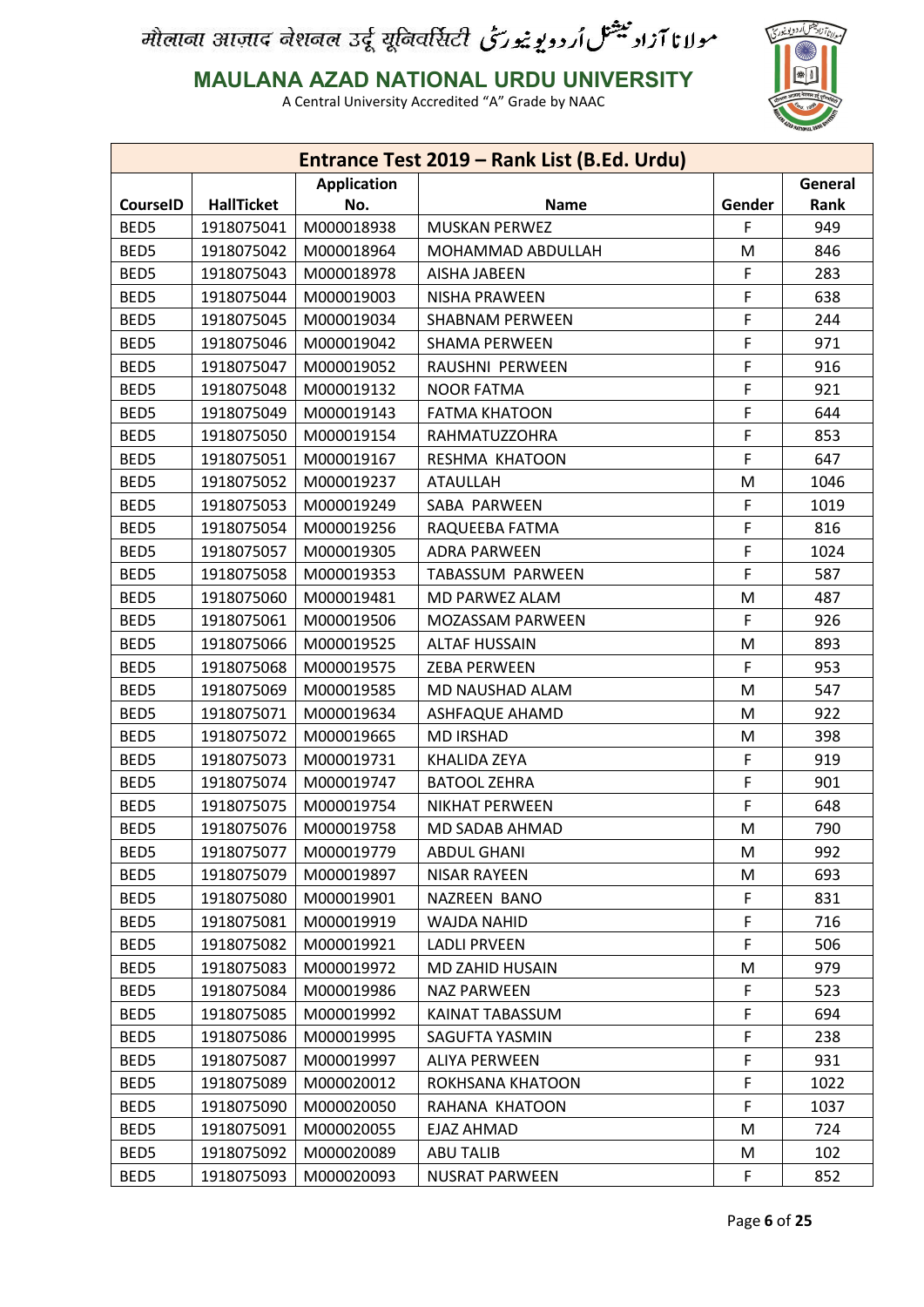

**MAULANA AZAD NATIONAL URDU UNIVERSITY**

|                 |                   |                    | Entrance Test 2019 - Rank List (B.Ed. Urdu) |        |         |
|-----------------|-------------------|--------------------|---------------------------------------------|--------|---------|
|                 |                   | <b>Application</b> |                                             |        | General |
| <b>CourseID</b> | <b>HallTicket</b> | No.                | <b>Name</b>                                 | Gender | Rank    |
| BED5            | 1918075094        | M000020179         | <b>ALIA NASEEM</b>                          | F      | 899     |
| BED5            | 1918075095        | M000020203         | <b>NAZDA KHATOON</b>                        | F      | 944     |
| BED5            | 1918075096        | M000020211         | <b>BUSHRA PARWEEN</b>                       | F      | 371     |
| BED5            | 1918075097        | M000020220         | TABASSUM PARWEEN                            | F      | 872     |
| BED5            | 1918075099        | M000020226         | <b>MERAJUL HAQUE</b>                        | M      | 459     |
| BED5            | 1918075100        | M000020231         | YASMEEN PARWEEN                             | F      | 513     |
| BED5            | 1918075101        | M000020249         | MD ABADULLAH                                | M      | 863     |
| BED5            | 1918075102        | M000020252         | RIZWANA PARWEEN                             | F      | 855     |
| BED5            | 1918075104        | M000020267         | <b>MUSTAFA KHAN</b>                         | M      | 200     |
| BED5            | 1918075105        | M000020276         | ABDUZZAHIRA ANSARI                          | M      | 823     |
| BED5            | 1918075107        | M000020296         | <b>NUSRAT PARWEEN</b>                       | F      | 511     |
| BED5            | 1918075108        | M000020297         | ARFA ANJUM                                  | F      | 783     |
| BED5            | 1918075109        | M000020340         | <b>KAHKASHAN PARWEEN</b>                    | F      | 800     |
| BED5            | 1918075110        | M000020359         | <b>SHAISTA PERWEEN</b>                      | F      | 813     |
| BED5            | 1918075111        | M000020367         | RIZWANA YASMEEN                             | F      | 568     |
| BED5            | 1918075112        | M000020400         | <b>NAZ FATMA</b>                            | F      | 844     |
| BED5            | 1918075113        | M000020412         | RAUNAQ BANO                                 | F      | 592     |
| BED5            | 1918075114        | M000020421         | <b>HUSSAIN DANISH</b>                       | M      | 498     |
| BED5            | 1918075116        | M000020507         | NUSRAT PERWEEN                              | F      | 900     |
| BED5            | 1918075117        | M000020509         | <b>TANWEERUL HAQUE</b>                      | M      | 618     |
| BED5            | 1918075118        | M000020512         | <b>SHAHEEN PARWEEN</b>                      | F      | 769     |
| BED5            | 1918075119        | M000020519         | WAZDA TABASSUM                              | F      | 388     |
| BED5            | 1918075120        | M000020529         | <b>FAIZ AINE</b>                            | M      | 569     |
| BED5            | 1918075121        | M000020536         | MD MINNATULLAH ANSARI                       | M      | 156     |
| BED5            | 1918075123        | M000020625         | SHANAWAZ ALAM                               | M      | 1013    |
| BED5            | 1918075124        | M000020649         | <b>NIKHAT BANO</b>                          | F      | 178     |
| BED5            | 1918075126        | M000020673         | <b>SHAHIN</b>                               | F      | 514     |
| BED5            | 1918075127        | M000020710         | AAFREEN ZAFAR                               | F      | 118     |
| BED5            | 1918075128        | M000020721         | <b>DARKSHA PARVEEN</b>                      | F      | 1020    |
| BED5            | 1918075129        | M000020734         | ASGHARI FATMA                               | F      | 564     |
| BED5            | 1918075130        | M000020790         | <b>GULAM MUSTAFA</b>                        | M      | 36      |
| BED5            | 1918075132        | M000020947         | SAIMA ANJUM                                 | F      | 612     |
| BED5            | 1918075133        | M000020951         | MOJIBUR RAHMAN                              | M      | 143     |
| BED5            | 1918075134        | M000020963         | SAIRA ANJUM                                 | F      | 760     |
| BED5            | 1918075135        | M000020979         | <b>ROUNAK ARA</b>                           | F      | 689     |
| BED5            | 1918075136        | M000021008         | <b>TABASSUM KHATOON</b>                     | F      | 646     |
| BED5            | 1918075137        | M000021100         | SHAKILA PARWEEN                             | F      | 908     |
| BED5            | 1918075138        | M000021158         | REHAN SIDDEQUI                              | M      | 516     |
| BED5            | 1918075139        | M000021167         | <b>TASKIN BEGAM</b>                         | F      | 1005    |
| BED5            | 1918075140        | M000021181         | <b>RAFIA SADAF</b>                          | F      | 123     |
| BED5            | 1918075141        | M000021196         | SAZIYA PERWEEN                              | F.     | 832     |
| BED5            | 1918075142        | M000021273         | RIZWANA KHATOON                             | F      | 1044    |
|                 |                   |                    |                                             |        |         |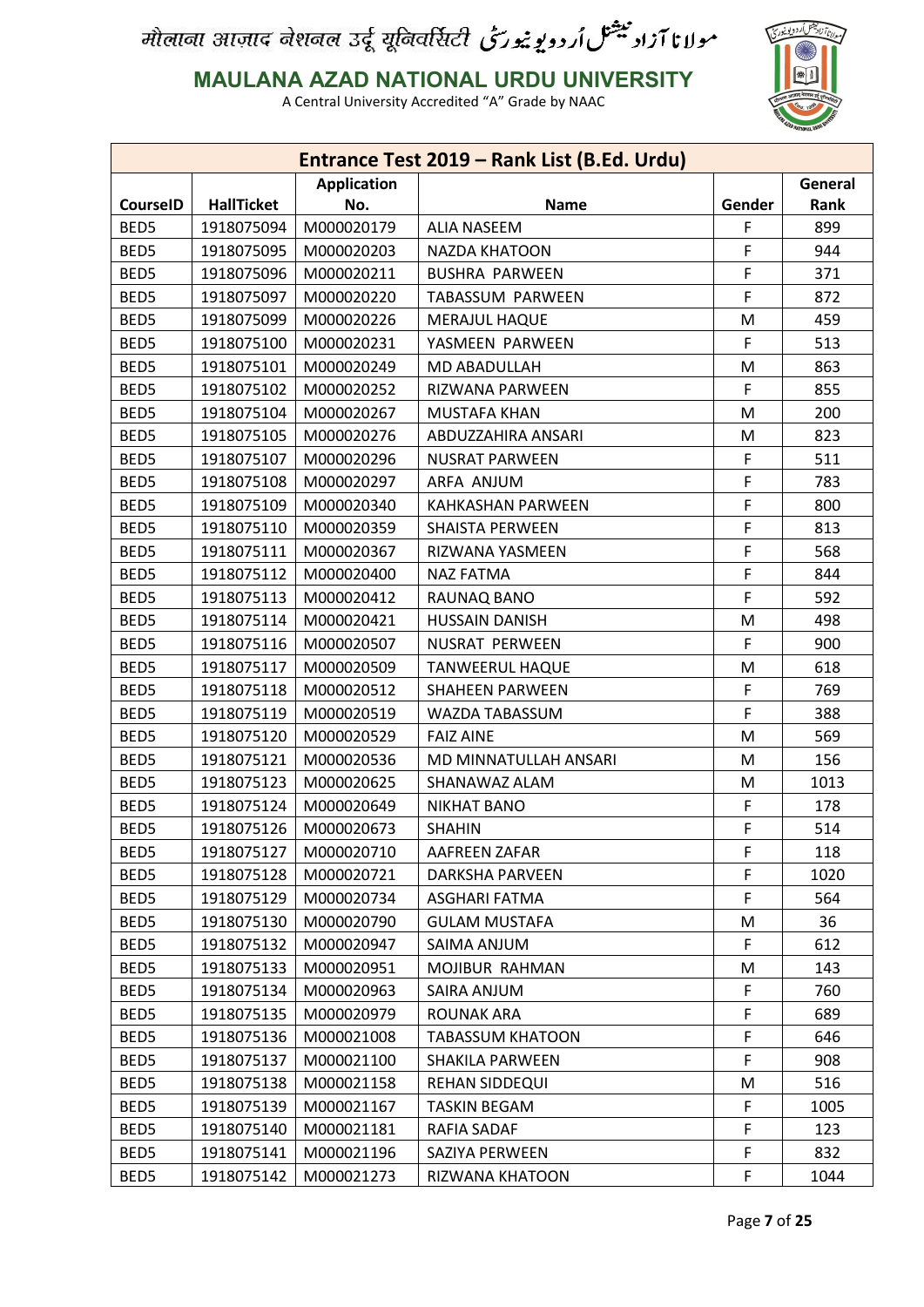

**MAULANA AZAD NATIONAL URDU UNIVERSITY**

|                 |                   |                    | Entrance Test 2019 - Rank List (B.Ed. Urdu) |        |         |
|-----------------|-------------------|--------------------|---------------------------------------------|--------|---------|
|                 |                   | <b>Application</b> |                                             |        | General |
| <b>CourseID</b> | <b>HallTicket</b> | No.                | <b>Name</b>                                 | Gender | Rank    |
| BED5            | 1918075143        | M000021282         | <b>MD SHAKIL AHMAD</b>                      | M      | 526     |
| BED5            | 1918075145        | M000021328         | MD JALALUDDIN                               | M      | 363     |
| BED5            | 1918075146        | M000021353         | NAZRANA PERWEEN                             | F      | 836     |
| BED5            | 1918075147        | M000021366         | NASIMA PRAVEEN                              | F      | 234     |
| BED5            | 1918075148        | M000021394         | <b>AAYESHA TALAT</b>                        | F      | 460     |
| BED5            | 1918075149        | M000021459         | SHAHIN KHATOON                              | F      | 74      |
| BED5            | 1918075150        | M000021468         | NUZHAT SAJDA                                | F      | 213     |
| BED5            | 1918075151        | M000021474         | <b>HUSNE ARA</b>                            | F      | 986     |
| BED5            | 1918075152        | M000021493         | <b>FARHAT JAHAN</b>                         | F      | 842     |
| BED5            | 1918075153        | M000021554         | <b>FIRDOS WANO</b>                          | F      | 545     |
| BED5            | 1918075154        | M000021628         | AALIYA PARWEEN                              | F      | 479     |
| BED5            | 1918075155        | M000021640         | <b>ISRAT JAHAN</b>                          | F      | 768     |
| BED5            | 1918075156        | M000021686         | PERWEZ ALAM                                 | M      | 579     |
| BED5            | 1918075157        | M000021703         | <b>SHAGUFTA</b>                             | F      | 789     |
| BED5            | 1918075158        | M000021708         | RABIA SADAF                                 | F      | 387     |
| BED5            | 1918075160        | M000021716         | MD NASEEM ANSARI                            | M      | 904     |
| BED5            | 1918075161        | M000021728         | <b>TUBA FIROZ</b>                           | F      | 594     |
| BED5            | 1918075162        | M000021736         | <b>SHAISTA PERWEEN</b>                      | F      | 539     |
| BED5            | 1918075163        | M000021794         | <b>SHAISTA NAYEEM</b>                       | F      | 734     |
| BED5            | 1918075164        | M000021819         | <b>FARHAT JAHAN</b>                         | F      | 722     |
| BED5            | 1918075165        | M000021825         | <b>SANA REZA</b>                            | F      | 519     |
| BED5            | 1918075166        | M000021862         | MD GHULAM NABI ANSARI                       | M      | 876     |
| BED5            | 1918075167        | M000021870         | <b>ROKHSAR PARWEEN</b>                      | F      | 932     |
| BED5            | 1918075169        | M000021909         | <b>ISHTEYAQUE KHAN</b>                      | M      | 1010    |
| BED5            | 1918075170        | M000021957         | NAGMA KHATOON                               | F      | 653     |
| BED5            | 1918075172        | M000021997         | <b>TAQUIUR RAHMAN</b>                       | M      | 599     |
| BED5            | 1918075173        | M000022034         | <b>SAFIA PERWEEN</b>                        | F      | 772     |
| BED5            | 1918075174        | M000022086         | YASMIN PARWEEN                              | F      | 725     |
| BED5            | 1918075175        | M000022091         | NIKHAT FATMA                                | F      | 994     |
| BED5            | 1918075176        | M000022118         | RUBINA NAZ                                  | F      | 928     |
| BED5            | 1918075177        | M000022141         | <b>MERAJ ALAM</b>                           | M      | 712     |
| BED5            | 1918075178        | M000022180         | MD SADDAM ANSARI                            | M      | 358     |
| BED5            | 1918075179        | M000022195         | RUKSANA KHATOON                             | F      | 759     |
| BED5            | 1918075180        | M000022203         | <b>ADIL HUSSAIN</b>                         | M      | 851     |
| BED5            | 1918075181        | M000022211         | SYEDA AFSHA AHMAD                           | F      | 621     |
| BED5            | 1918075182        | M000022224         | ZISHAN ALAM                                 | M      | 726     |
| BED5            | 1918075183        | M000022256         | <b>MD NAQUEB ANWER</b>                      | M      | 810     |
| BED5            | 1918075185        | M000022349         | MD NOUSAD ALAM                              |        | 485     |
|                 |                   |                    |                                             | M      |         |
| BED5            | 1918075186        | M000022382         | SHAHNAZ BEGAM                               | F      | 407     |
| BED5            | 1918075187        | M000022384         | SABIYA PERWEEN                              | F      | 972     |
| BED5            | 1918075188        | M000022401         | TARANNUM JAHAN                              | F      | 481     |
| BED5            | 1918075189        | M000022412         | ZUBAIDA NAZ                                 | F      | 323     |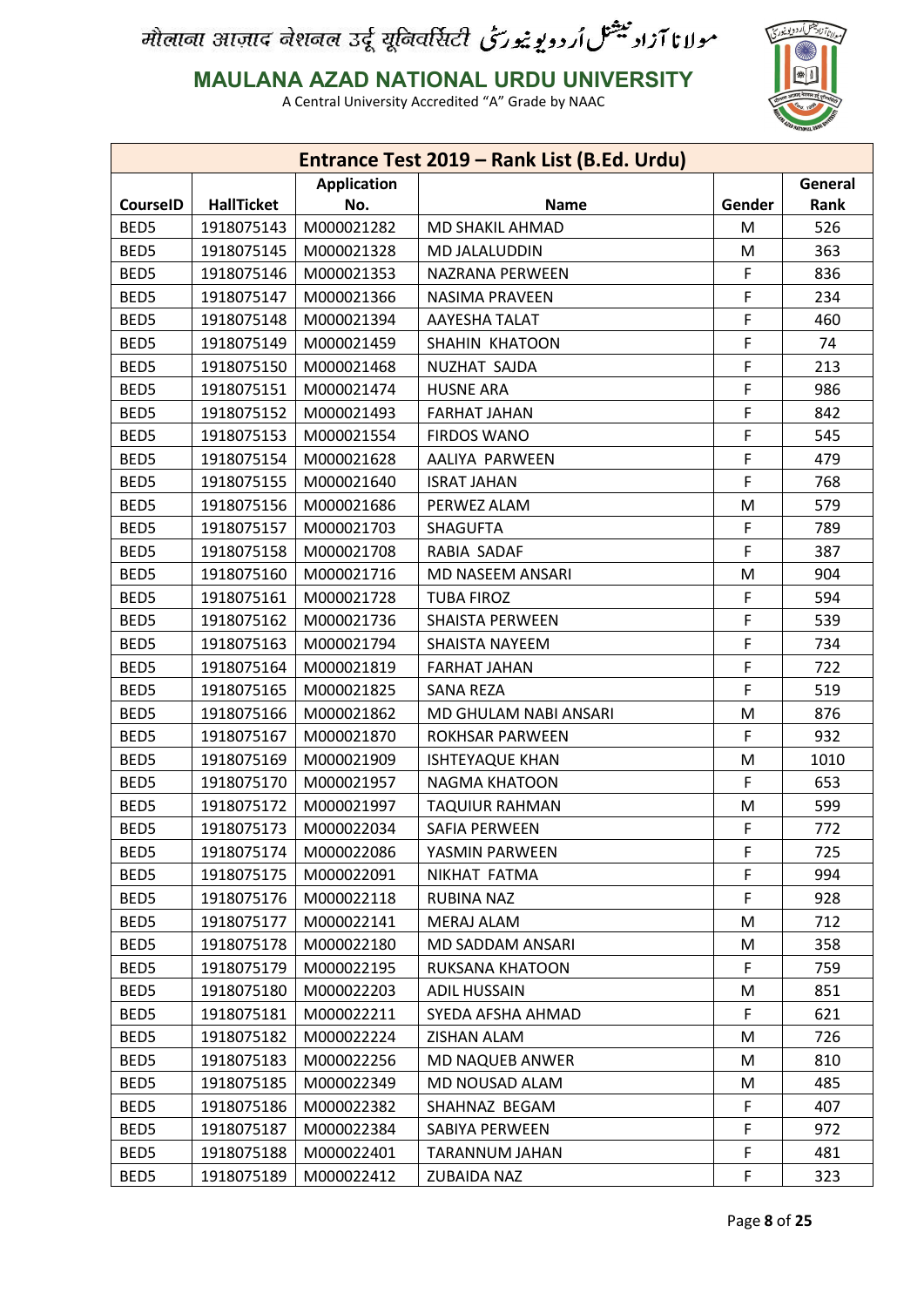

**MAULANA AZAD NATIONAL URDU UNIVERSITY**

|                 |                   |                    | Entrance Test 2019 - Rank List (B.Ed. Urdu) |        |         |
|-----------------|-------------------|--------------------|---------------------------------------------|--------|---------|
|                 |                   | <b>Application</b> |                                             |        | General |
| <b>CourseID</b> | <b>HallTicket</b> | No.                | <b>Name</b>                                 | Gender | Rank    |
| BED5            | 1918075190        | M000022423         | <b>HABIBA NAZ</b>                           | F      | 673     |
| BED5            | 1918075191        | M000022427         | WALIULLAH                                   | M      | 939     |
| BED5            | 1918075192        | M000022458         | ZEENAT PERWEEN                              | F      | 945     |
| BED5            | 1918075193        | M000022470         | MD SHAHZAD ANSARI                           | M      | 888     |
| BED5            | 1918075194        | M000022483         | <b>AALEY JAHAN</b>                          | F      | 985     |
| BED5            | 1918075195        | M000022488         | <b>ZEBA NAHID</b>                           | F      | 419     |
| BED5            | 1918075196        | M000022503         | MD GULAM SARWAR                             | M      | 993     |
| BED5            | 1918075197        | M000022556         | <b>MD IRSHAD</b>                            | M      | 182     |
| BED5            | 1918075198        | M000022584         | ZEENAT PARWEEN                              | F      | 81      |
| BED5            | 1918075199        | M000022593         | <b>FAIYAZ AHMAD</b>                         | M      | 548     |
| BED5            | 1918075200        | M000022615         | SYEDA HUSSAINI FATMA                        | F      | 882     |
| BED5            | 1918075201        | M000022629         | <b>MD HUSAIN</b>                            | M      | 617     |
| BED5            | 1918075202        | M000022667         | <b>KHALDA BEGAM</b>                         | F      | 902     |
| BED5            | 1918075203        | M000022704         | <b>MD ALI</b>                               | M      | 814     |
| BED5            | 1918075204        | M000022740         | <b>SHAGUFTA RANI</b>                        | F.     | 550     |
| BED5            | 1918075205        | M000022763         | MD SIBGHATULLAH                             | M      | 373     |
| BED5            | 1918075208        | M000022823         | <b>SAIMA PARWEEN</b>                        | F      | 738     |
| BED5            | 1918075209        | M000022828         | MD SALAHUDDIN                               | M      | 827     |
| BED5            | 1918075210        | M000022837         | MD NOORULLAH                                | M      | 600     |
| BED5            | 1918075211        | M000022880         | MD ASHRAF ALI                               | M      | 496     |
| BED5            | 1918075212        | M000022895         | <b>ABDUL BARI</b>                           | M      | 293     |
| BED5            | 1918075213        | M000022905         | MD MUZAFFAR KHAN                            | M      | 854     |
| BED5            | 1918075214        | M000022910         | MD NAUSHAD KHAN                             | M      | 959     |
| BED5            | 1918075215        | M000022943         | <b>MD TAUSIF</b>                            | M      | 544     |
| BED5            | 1918075216        | M000022946         | <b>MD SAJID ALI</b>                         | M      | 584     |
| BED5            | 1918075217        | M000022986         | <b>SADRE ALAM</b>                           | M      | 1035    |
| BED5            | 1918075218        | M000023001         | MD MODASSIR AZAM                            | M      | 1031    |
| BED5            | 1918075219        | M000023027         | <b>NAFIS AHMAD ANSARI</b>                   | M      | 911     |
| BED5            | 1918075220        | M000023094         | <b>BUSRA BATUL FATMA</b>                    | F.     | 697     |
| BED5            | 1918075221        | M000023115         | JAMSHED ALAM                                | M      | 601     |
| BED5            | 1918075222        | M000023117         | <b>OBAIDULLAH</b>                           |        | 914     |
| BED5            | 1918075223        | M000023134         | ZEBA SHAHZAD                                | M      | 892     |
|                 |                   |                    |                                             | F.     |         |
| BED5            | 1918075224        | M000023188         | <b>BEAUTY PARVEEN</b>                       | F.     | 304     |
| BED5            | 1918075225        | M000023212         | MD ASHFAQUE ALAM                            | M      | 938     |
| BED5            | 1918075226        | M000023224         | SHABANA MEHJABEEN                           | F      | 1007    |
| BED5            | 1918075227        | M000023228         | <b>NILUFAR</b>                              | F.     | 762     |
| BED5            | 1918075229        | M000023268         | MD KAUSAR ALI                               | M      | 515     |
| BED5            | 1918075230        | M000023305         | <b>HASIN RAIN</b>                           | M      | 991     |
| BED5            | 1918075231        | M000023315         | <b>SHAYKA KHATOON</b>                       | F.     | 934     |
| BED5            | 1918075233        | M000023327         | <b>TABASSUM PERWEEN</b>                     | F      | 793     |
| BED5            | 1918075235        | M000023386         | AFSANA KHATOON                              | F.     | 216     |
| BED5            | 1918075236        | M000023389         | <b>JAHANGIR</b>                             | M      | 669     |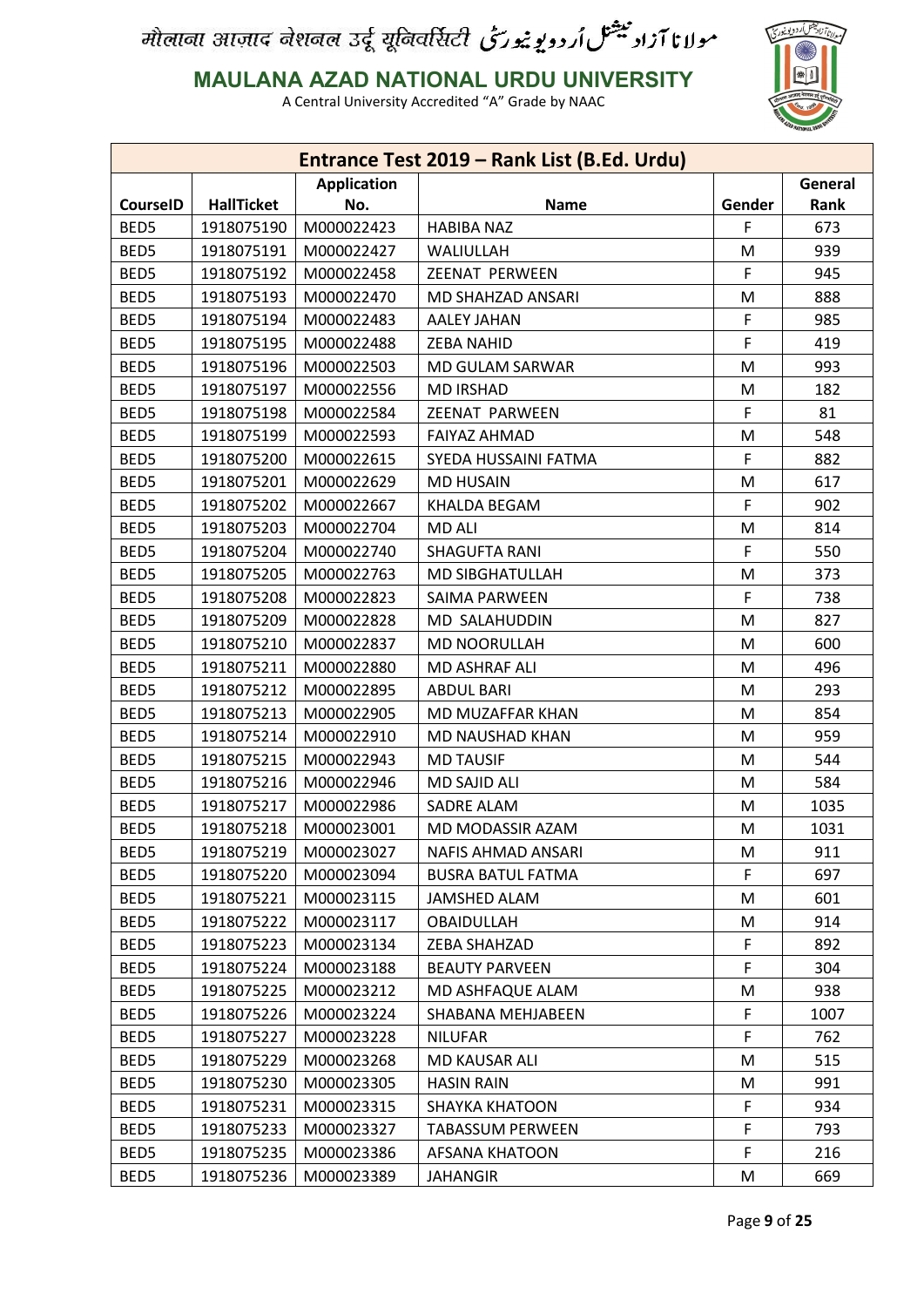

**MAULANA AZAD NATIONAL URDU UNIVERSITY**

|                 |                   |                    | Entrance Test 2019 - Rank List (B.Ed. Urdu) |        |         |
|-----------------|-------------------|--------------------|---------------------------------------------|--------|---------|
|                 |                   | <b>Application</b> |                                             |        | General |
| <b>CourseID</b> | <b>HallTicket</b> | No.                | <b>Name</b>                                 | Gender | Rank    |
| BED5            | 1918075237        | M000023390         | KHADIJA TULKUBRA                            | F      | 941     |
| BED5            | 1918075238        | M000023435         | ZABIHULLAH                                  | M      | 698     |
| BED5            | 1918075239        | M000023458         | SHAHNAWAZ ALAM                              | M      | 239     |
| BED5            | 1918075240        | M000023500         | ABDA TABASSUM                               | F      | 970     |
| BED5            | 1918075241        | M000023506         | ZABA PARWEEN                                | F      | 875     |
| BED5            | 1918075242        | M000023525         | MD AKBAR ASLAM                              | M      | 884     |
| BED5            | 1918075243        | M000023539         | MD FAIYAZ AHMAD                             | M      | 943     |
| BED5            | 1918075244        | M000023554         | MD ZAHIR ALAM                               | M      | 534     |
| BED5            | 1918075245        | M000023565         | <b>NOOR JAHAN</b>                           | F      | 1045    |
| BED5            | 1918075246        | M000023568         | HUSNENAZ                                    | F      | 752     |
| BED5            | 1918075247        | M000023580         | <b>SARWARI KHATOON</b>                      | F      | 674     |
| BED5            | 1918075248        | M000023586         | <b>QURRATULAIN AFSHAN</b>                   | F      | 72      |
| BED5            | 1918075249        | M000023599         | ZAHID HUSSAIN                               | M      | 753     |
| BED5            | 1918075250        | M000023623         | <b>ZEENAT JABEEN FATMA</b>                  | F      | 651     |
| BED5            | 1918075251        | M000023634         | NIKHAT SAJDA                                | F      | 193     |
| BED5            | 1918075252        | M000023691         | SANJEEDA KHATOON                            | F      | 692     |
| BED5            | 1918075254        | M000023743         | <b>MEHZABIN PARWEEN</b>                     | F      | 688     |
| BED5            | 1918075255        | M000023758         | <b>HANIFA KHATOON</b>                       | F      | 700     |
| BED5            | 1918075256        | M000023761         | SHARJIL AHMAD                               | M      | 319     |
| BED5            | 1918075258        | M000023778         | <b>NISHAT PERWEEN</b>                       | F      | 933     |
| BED5            | 1918075259        | M000023826         | SHAKIL AHMAD                                | M      | 968     |
| BED5            | 1918075260        | M000023837         | <b>TANVEER ALAM</b>                         | M      | 115     |
| BED5            | 1918075261        | M000023840         | SHEERIN BANO                                | F      | 887     |
| BED5            | 1918075262        | M000023864         | DARAKHSHAN ANJUM                            | F      | 368     |
| BED5            | 1918075263        | M000023892         | <b>AMIL AHMAD</b>                           | M      | 297     |
| BED5            | 1918075264        | M000023898         | SHAHZADEE AFRIN                             | F      | 839     |
| BED5            | 1918075265        | M000023900         | SAJIYA SHEHAR                               | F      | 874     |
| BED5            | 1918075266        | M000023915         | <b>SIMA PARWEEN</b>                         | F      | 849     |
| BED5            | 1918075267        | M000023916         | MD SHAHABUDDIN                              | M      | 509     |
| BED5            | 1918075268        | M000023922         | MD SHAHNAWAZ ALAM                           | M      | 598     |
| BED5            | 1918075269        | M000023963         | RAHMAT ALI                                  | M      | 701     |
| BED5            | 1918075270        | M000023969         | <b>NAJMUS SAQUIB</b>                        | M      | 955     |
| BED5            | 1918075272        | M000023998         | MD SADIQUE AMIN                             | M      | 554     |
| BED5            | 1918075273        | M000024030         | <b>ASMA PERWEEN</b>                         | F      | 614     |
| BED5            | 1918075274        | M000024041         | <b>AAISHA PERWEEN</b>                       | F      | 561     |
| BED5            | 1918075275        | M000024071         | ZIKRANA QUMAR                               | F      | 327     |
| BED5            | 1918075276        | M000024087         | SABA PERWEEN                                | F      | 571     |
| BED5            | 1918075277        | M000024091         | MARIYAM KHATOON                             | F      | 974     |
| BED5            | 1918075278        | M000024095         | <b>MD AAMIR</b>                             | M      | 805     |
| BED5            | 1918075279        | M000024106         | <b>NIKHAT JAHAN</b>                         | F      | 538     |
| BED5            | 1918075281        | M000024158         | SHABANA KHATOON                             |        | 660     |
| BED5            | 1918075282        | M000024165         | <b>GESU PARWIN</b>                          | F<br>F | 494     |
|                 |                   |                    |                                             |        |         |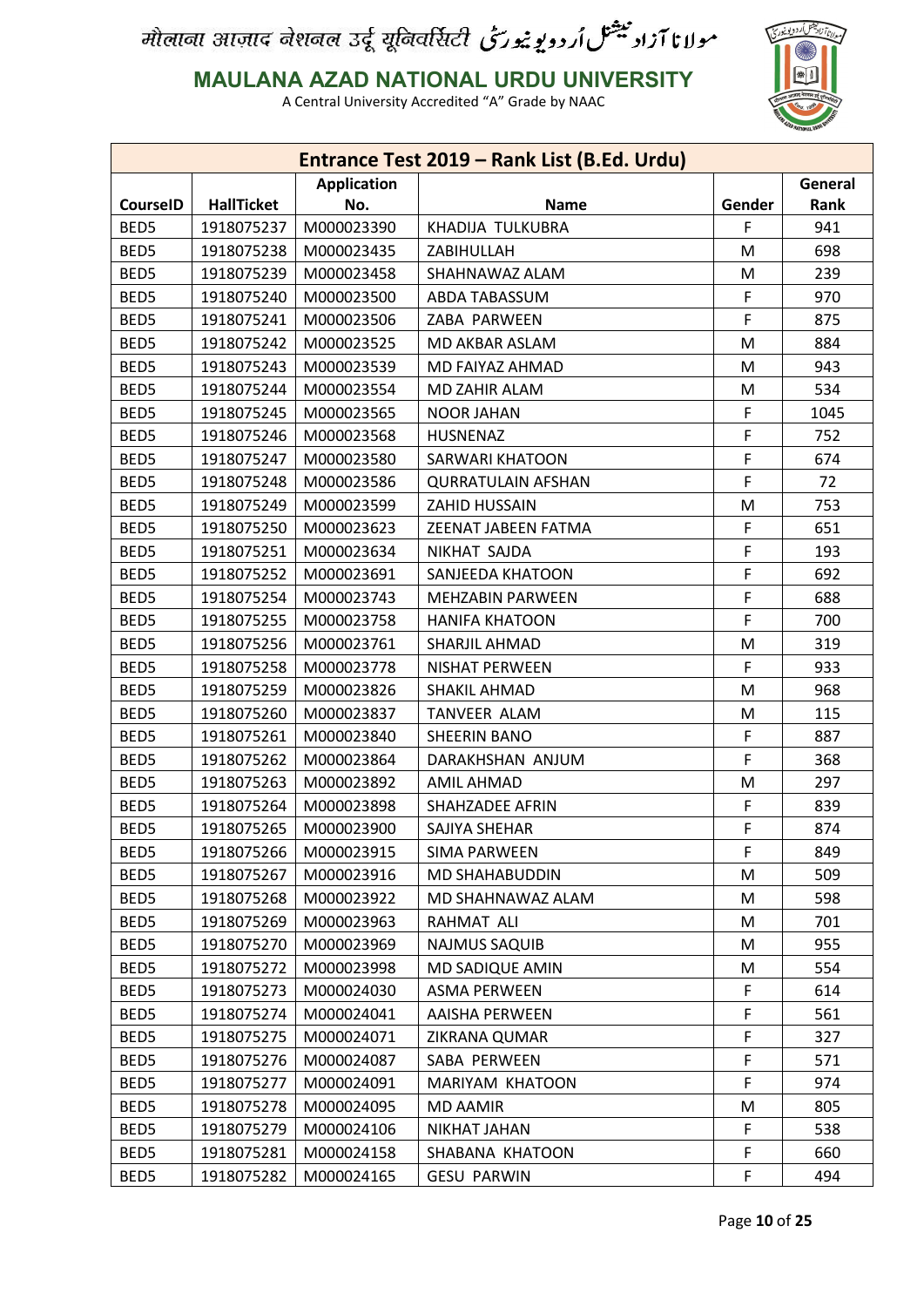

**MAULANA AZAD NATIONAL URDU UNIVERSITY**

|                               |                   |            | Entrance Test 2019 - Rank List (B.Ed. Urdu) |             |      |
|-------------------------------|-------------------|------------|---------------------------------------------|-------------|------|
| <b>Application</b><br>General |                   |            |                                             |             |      |
| <b>CourseID</b>               | <b>HallTicket</b> | No.        | <b>Name</b>                                 | Gender      | Rank |
| BED5                          | 1918075283        | M000024178 | <b>MD KALIM</b>                             | M           | 981  |
| BED5                          | 1918075284        | M000024223 | SHAHBAJ ALAM                                | M           | 542  |
| BED5                          | 1918075286        | M000024286 | RAMEEZ RAZA ANSARI                          | M           | 764  |
| BED5                          | 1918075287        | M000024292 | SALMA ASLAMI                                | F           | 682  |
| BED5                          | 1918075288        | M000024325 | MD BADRE KHUSHNUD                           | M           | 843  |
| BED5                          | 1918075289        | M000024337 | <b>ZINAT PARVIN</b>                         | F           | 799  |
| BED5                          | 1918075290        | M000024440 | <b>HAMDAH TUBA</b>                          | F           | 224  |
| BED5                          | 1918075291        | M000024522 | <b>MD KHAIRUL BASHAR</b>                    | M           | 265  |
| BED5                          | 1918075292        | M000024536 | ZEBA PERWEEN                                | F           | 907  |
| BED5                          | 1918075293        | M000024540 | <b>GUNCHA PARVEEN</b>                       | F           | 1002 |
| BED5                          | 1918075294        | M000024544 | MAHJABEEN                                   | F           | 670  |
| BED5                          | 1918075295        | M000024552 | NUSRAT JAHAN                                | M           | 774  |
| BED5                          | 1918075296        | M000024577 | AMNA KHATUN                                 | F           | 880  |
| BED5                          | 1918075297        | M000024591 | <b>SADIA RAHMAN</b>                         | F           | 962  |
| BED5                          | 1918075299        | M000024616 | KAHKASHAN ANJUM                             | $\mathsf F$ | 645  |
| BED5                          | 1918075300        | M000024629 | MD RASHID REZA                              | M           | 406  |
| BED5                          | 1918075302        | M000024720 | <b>DARAKHSHAN FIRDOUS</b>                   | F           | 408  |
| BED5                          | 1918075304        | M000024734 | TABASSUM BANO                               | F           | 1018 |
| BED5                          | 1918075305        | M000024739 | MD RIZWAN ALAM                              | M           | 958  |
| BED5                          | 1918075306        | M000024749 | RAZINA PERWEEN                              | F           | 917  |
| BED5                          | 1918075307        | M000024764 | MD MOHSEEN ALAM                             | M           | 217  |
| BED5                          | 1918075308        | M000024774 | SABIHA KAUSER                               | F           | 616  |
| BED5                          | 1918075309        | M000024831 | ABDUR RAQUIB                                | M           | 541  |
| BED5                          | 1918075310        | M000024838 | MD SHAHID ALAM                              | M           | 735  |
| BED5                          | 1918075311        | M000024853 | <b>MD YUNUS</b>                             | M           | 206  |
| BED5                          | 1918075313        | M000024986 | MD ASHRAF ALI                               | M           | 1040 |
| BED5                          | 1918075314        | M000025014 | AZAD ALAM                                   | M           | 422  |
| BED5                          | 1918075315        | M000025029 | NAZRANA RAUSHAN ANJUM                       | F           | 731  |
| BED5                          | 1918075316        | M000025068 | <b>MALKA SAMREEN</b>                        | F           | 497  |
| BED5                          | 1918075317        | M000025121 | FAHEEMUL HASAN                              | M           | 1009 |
| BED5                          | 1918075318        | M000025153 | SHABANA BEGUM                               | F           | 302  |
| BED5                          | 1918075319        | M000025159 | ABUL KALAM                                  | M           | 188  |
| BED5                          | 1918075322        | M000025192 | SHAMA PARWEEN                               | F           | 942  |
| BED5                          | 1918075323        | M000025209 | MD AFZAL HUSSAIN                            | M           | 856  |
| BED5                          | 1918075324        | M000025221 | <b>HONEHAR SARWER</b>                       | M           | 187  |
| BED5                          | 1918075325        | M000025266 | <b>MD MUSTAFA</b>                           | M           | 732  |
| BED5                          | 1918075326        | M000025269 | <b>KAHKESHAN SADAF</b>                      | F           | 272  |
| BED5                          | 1918075327        | M000025277 | MD IZHARUDDIN                               | M           | 749  |
| BED5                          | 1918075328        | M000025305 | SHAHID PARWEZ                               | M           | 290  |
| BED5                          | 1918075329        | M000025315 | SHAISHTA PARWEEN                            | F           | 570  |
| BED5                          | 1918075330        | M000025350 | SHABANA KHATOON                             | F           | 1011 |
| BED5                          | 1918075332        | M000025426 | MEHJABEEN PERWEEN                           | F           | 869  |
|                               |                   |            |                                             |             |      |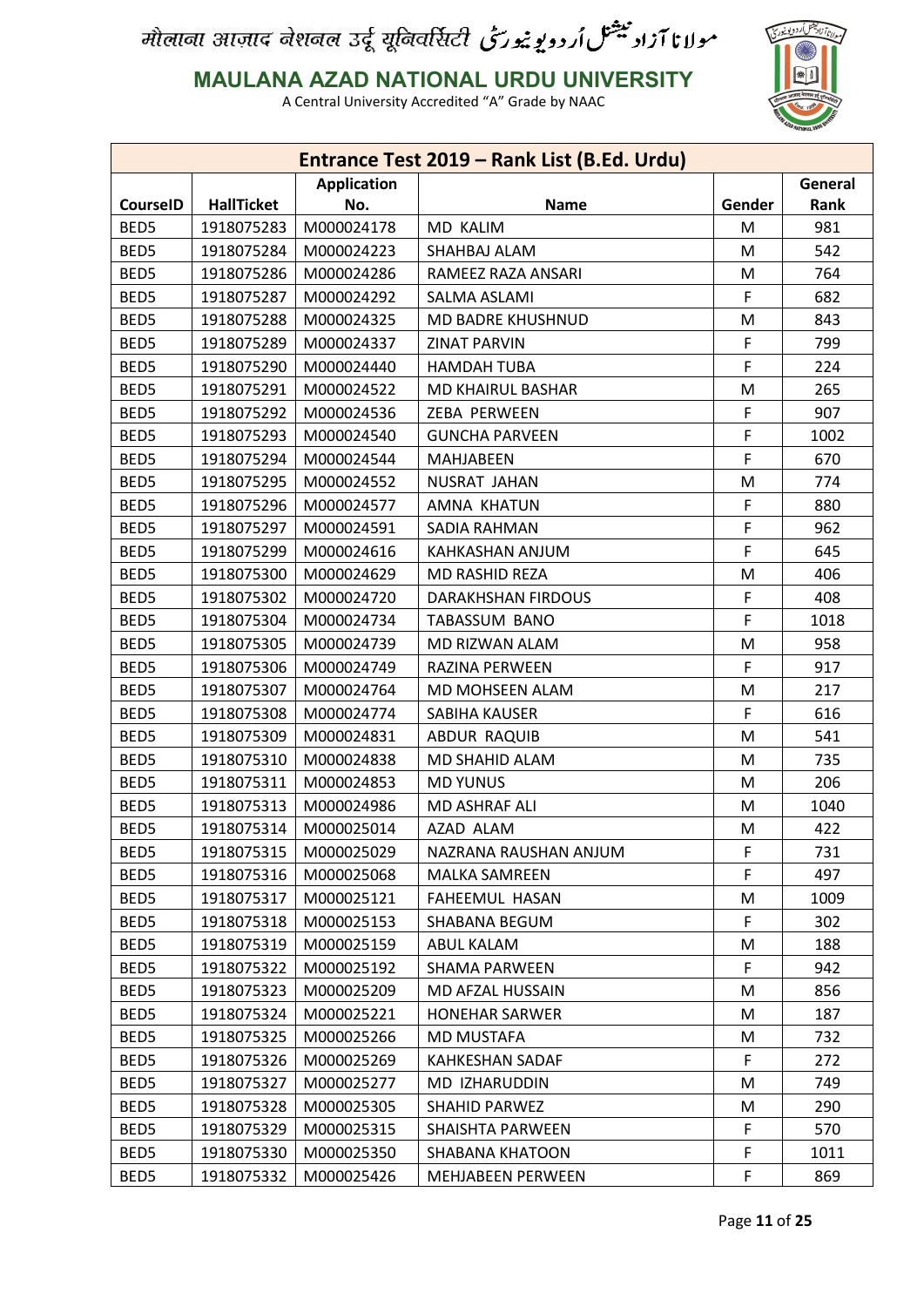

**MAULANA AZAD NATIONAL URDU UNIVERSITY**

|                 |                   |                    | Entrance Test 2019 - Rank List (B.Ed. Urdu) |        |         |
|-----------------|-------------------|--------------------|---------------------------------------------|--------|---------|
|                 |                   | <b>Application</b> |                                             |        | General |
| <b>CourseID</b> | <b>HallTicket</b> | No.                | <b>Name</b>                                 | Gender | Rank    |
| BED5            | 1918075334        | M000025443         | <b>FIRDAUS FATMA</b>                        | F      | 356     |
| BED5            | 1918075335        | M000025452         | <b>ARSHIA AZMI</b>                          | F      | 430     |
| BED5            | 1918075336        | M000025455         | <b>SHAFQUAT PERWEEN</b>                     | F      | 987     |
| BED5            | 1918075337        | M000025476         | <b>ZAINAB RAHMANI</b>                       | F      | 779     |
| BED5            | 1918075338        | M000025482         | UZMA TABASSUM                               | F      | 208     |
| BED5            | 1918075339        | M000025509         | ANWARI KHATOON                              | F      | 196     |
| BED5            | 1918075340        | M000025544         | <b>SHMA PARWEEN</b>                         | F      | 623     |
| BED5            | 1918075341        | M000025649         | <b>TAQDEES FATIMA</b>                       | F      | 596     |
| BED5            | 1918075343        | M000025778         | <b>MD ANSAR AHMAD</b>                       | M      | 1039    |
| BED5            | 1918075344        | M000025790         | MD IMTEYAZ ANSARI                           | M      | 447     |
| BED5            | 1918075346        | M000025818         | <b>MD MUHTADA</b>                           | M      | 65      |
| BED5            | 1918075347        | M000025842         | <b>MD IRSHAD ALAM</b>                       | M      | 743     |
| BED5            | 1918075348        | M000025853         | MD AAMIR REZA                               | M      | 518     |
| BED5            | 1918075349        | M000025876         | MD AKRAM ALI                                | M      | 158     |
| BED5            | 1918075350        | M000025888         | <b>ALIYA PERWEEN</b>                        | F      | 818     |
| BED5            | 1918075351        | M000025971         | <b>MOHD DILSHAD</b>                         | M      | 608     |
| BED5            | 1918075352        | M000025993         | <b>NAZIA FARAH</b>                          | F      | 920     |
| BED5            | 1918075353        | M000026048         | MD SHAHWAZ                                  | M      | 736     |
| BED5            | 1918075354        | M000026080         | NISHAT JAHAN FAROOQUI                       | F      | 259     |
| BED5            | 1918075355        | M000026090         | <b>MD NAQUIB</b>                            | M      | 721     |
| BED5            | 1918075356        | M000026097         | SHAHBAZ ALAM                                | M      | 385     |
| BED5            | 1918075357        | M000026147         | <b>MD MANIRULLAH</b>                        | M      | 1001    |
| BED5            | 1918075358        | M000026171         | YASMEEN BANO                                | F      | 314     |
| BED5            | 1918075359        | M000026185         | MD HISHAM BAKSH                             | M      | 950     |
| BED5            | 1918075360        | M000026204         | REIAZ AHMAD                                 | M      | 317     |
| BED5            | 1918075361        | M000026209         | <b>MD ANZAR</b>                             | M      | 980     |
| BED5            | 1918075362        | M000026212         | RAFIA PARWEEN                               | F      | 576     |
| BED5            | 1918075363        | M000026215         | SARFARAZ ANSARI                             | M      | 1006    |
| BED5            | 1918075364        | M000026224         | MD MINNATULLAH                              | M      | 871     |
| BED5            | 1918075365        | M000026237         | TAIYABA PARWEEN                             | F      | 785     |
| BED5            | 1918075367        | M000026275         | NAUSHABA PARWEEN                            | F      | 474     |
| BED5            | 1918075368        | M000026293         | <b>MD QUTBUDDIN</b>                         | M      | 830     |
| BED5            | 1918075369        | M000026307         | <b>FIZZATUN NISA</b>                        | F.     | 274     |
| BED5            | 1918075370        | M000026327         | SANJEEDA KHATOON                            | F      | 969     |
| BED5            | 1918075371        | M000026385         | <b>NUZHAT HASIN</b>                         | F      | 857     |
| BED5            | 1918075372        | M000026496         | MD AMANULLAH                                | M      | 435     |
| BED5            | 1918075373        | M000026514         | <b>FARHANA KHATOON</b>                      | F      | 183     |
| BED5            | 1918075374        | M000026563         | <b>GULFESHAN ZARRIN</b>                     | F      | 798     |
| BED5            | 1918075375        | M000026577         | <b>ISMAT PERWEEN</b>                        | F      | 719     |
| BED5            | 1918075376        | M000026579         | <b>AISHA GHAYAS</b>                         | F      | 758     |
| BED5            | 1918075377        | M000026610         | <b>IFFAT PARWEEN</b>                        | F      | 663     |
| BED5            | 1918075378        | M000026619         | <b>GULSHAN ARA</b>                          | F      | 923     |
|                 |                   |                    |                                             |        |         |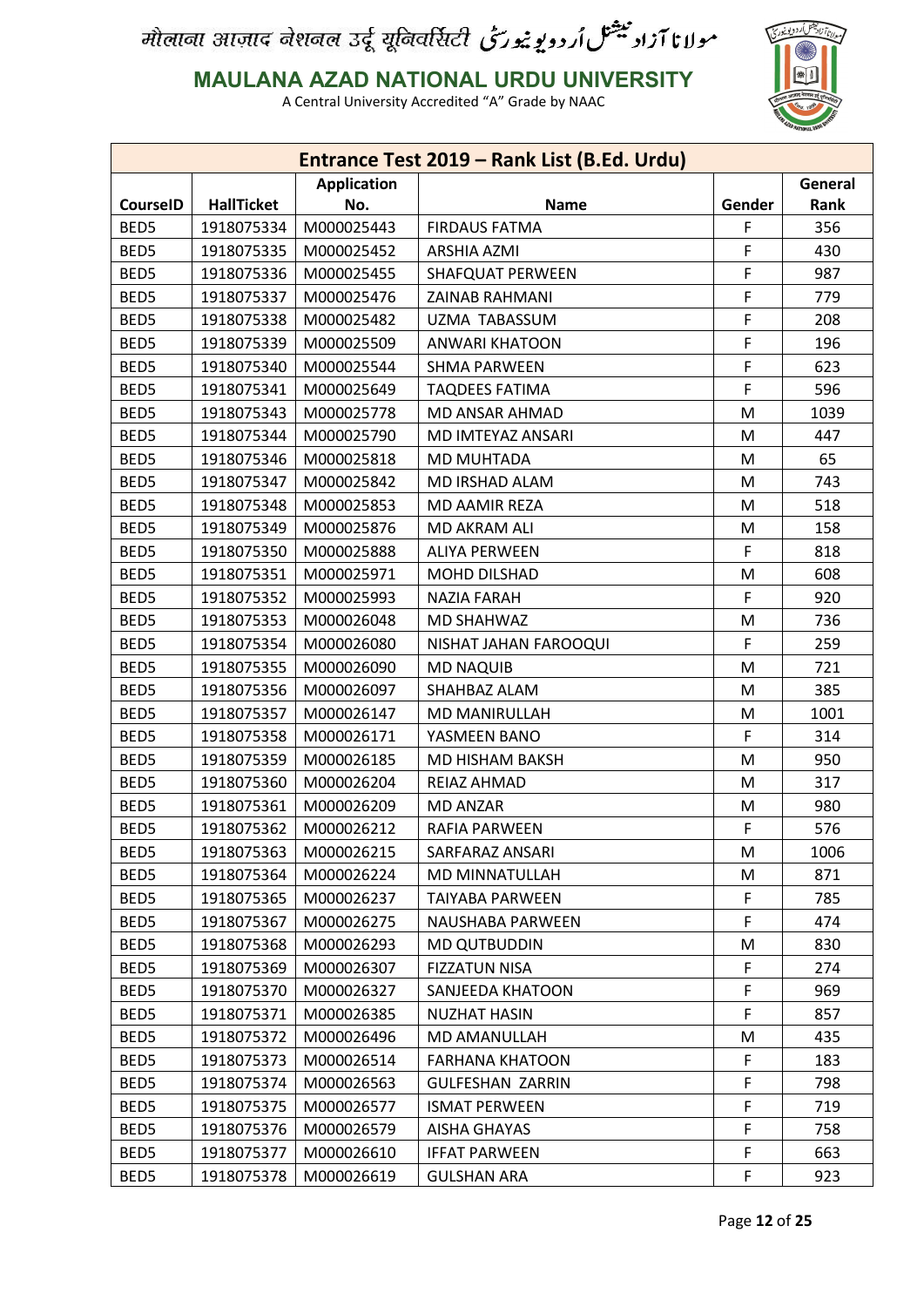

**MAULANA AZAD NATIONAL URDU UNIVERSITY**

|                 |                   |                    | Entrance Test 2019 - Rank List (B.Ed. Urdu) |        |             |
|-----------------|-------------------|--------------------|---------------------------------------------|--------|-------------|
|                 |                   | <b>Application</b> |                                             |        | General     |
| <b>CourseID</b> | <b>HallTicket</b> | No.                | <b>Name</b>                                 | Gender | <b>Rank</b> |
| BED5            | 1918075381        | M000026671         | <b>AHMAD RAZA</b>                           | M      | 821         |
| BED5            | 1918075382        | M000026709         | <b>HENA PARWEEN</b>                         | F      | 861         |
| BED5            | 1918075383        | M000026710         | MD NIZAMUDDIN                               | M      | 787         |
| BED5            | 1918075384        | M000026723         | MD SHAHNAWAZ                                | M      | 378         |
| BED5            | 1918075385        | M000026734         | ABUNASAR NOMANI                             | M      | 988         |
| BED5            | 1918075386        | M000026736         | <b>SHAISTA FIRDOUS</b>                      | F      | 828         |
| BED5            | 1918075388        | M000026815         | <b>FARHAT NAZ</b>                           | F      | 771         |
| BED5            | 1918075389        | M000026842         | KHUSHBOO KHATOON                            | F      | 1032        |
| BED5            | 1918075390        | M000026883         | <b>FARZANA PERWEEN</b>                      | F      | 691         |
| BED5            | 1918075391        | M000026893         | MD TANWEERUZZAMAN                           | M      | 947         |
| BED5            | 1918075392        | M000026902         | <b>SANA SULTANA</b>                         | F      | 315         |
| BED5            | 1918075393        | M000026974         | MUNTAZIR AHMAD ANSARI                       | M      | 679         |
| BED5            | 1918075394        | M000027018         | <b>RAFFAT JABIN</b>                         | F      | 976         |
| BED5            | 1918075395        | M000027032         | <b>KAKAHSHAN NAZ</b>                        | F      | 967         |
| BED5            | 1918075396        | M000027133         | <b>ANAM TASNEEM</b>                         | F.     | 718         |
| BED5            | 1918075397        | M000027225         | <b>SHAMSH TABREZ</b>                        | M      | 626         |
| BED5            | 1918075398        | M000027254         | <b>FIRDAUS FATMA</b>                        | F      | 241         |
| BED5            | 1918075399        | M000027265         | <b>MAHJABI</b>                              | F      | 890         |
| BED5            | 1918075400        | M000027358         | MD SHAHNWAZ                                 | M      | 1026        |
| BED5            | 1918075401        | M000027400         | <b>ASMATUN NISHA</b>                        | F      | 1025        |
| BED5            | 1918075403        | M000027427         | SHABANA RAUSHAN ANJUM                       | F      | 429         |
| BED5            | 1918075404        | M000027435         | NAGMA PARWEEN                               | F      | 940         |
| BED5            | 1918075405        | M000027453         | SAZIA SULTANA                               | F      | 755         |
| BED5            | 1918075406        | M000027470         | MD SHAHNAWAZ AKHTAR                         | M      | 477         |
| BED5            | 1918075407        | M000027484         | <b>SHAKILA KHATUN</b>                       | F      | 1030        |
| BED5            | 1918075408        | M000027487         | SHABNAM FATMA                               | F      | 745         |
| BED5            | 1918075409        | M000027549         | <b>FAISAL EQUBAL</b>                        | M      | 733         |
| BED5            | 1918075410        | M000027559         | MD SAYEEDUR RAHMAN                          | M      | 957         |
| BED5            | 1918075411        | M000027596         | <b>ZEBA PARWEEN</b>                         | F      | 613         |
| BED5            | 1918075412        | M000027641         | WAHDAT JAHAN                                | F      | 524         |
| BED5            | 1918075413        | M000027673         | <b>TALAT NAZANEE</b>                        | F      | 1038        |
| BED5            | 1918075415        | M000027698         | <b>ARSHUDDIN RAIN</b>                       | M      | 859         |
| BED5            | 1918075416        | M000027711         | <b>MD FAKHRUDDIN</b>                        | M      | 747         |
| BED5            | 1918075417        | M000027712         | SADIYA PERWEEN                              | F.     | 815         |
| BED5            | 1918075418        | M000027741         | <b>HUSNA KHATOON</b>                        | F      | 817         |
| BED5            | 1918075419        | M000027768         | ROQUIYA KHATOON                             | F.     | 250         |
| BED5            | 1918075422        | M000027917         | MD SHAMSE ALAM                              | M      | 997         |
| BED5            | 1918075423        | M000027974         | SHEHAB UDDIN                                | M      | 672         |
| BED5            | 1918075424        | M000028030         | <b>QUAMRUL HUDA</b>                         | M      | 1036        |
| BED5            | 1918075427        | M000028142         | MD SHNAULLAH                                | M      | 440         |
| BED5            | 1918075428        | M000028193         | MD JAMAL SAQUIB                             | M      | 1015        |
| BED5            | 1918075430        | M000028275         | HUSAIN SADDAM                               | M      | 665         |
|                 |                   |                    |                                             |        |             |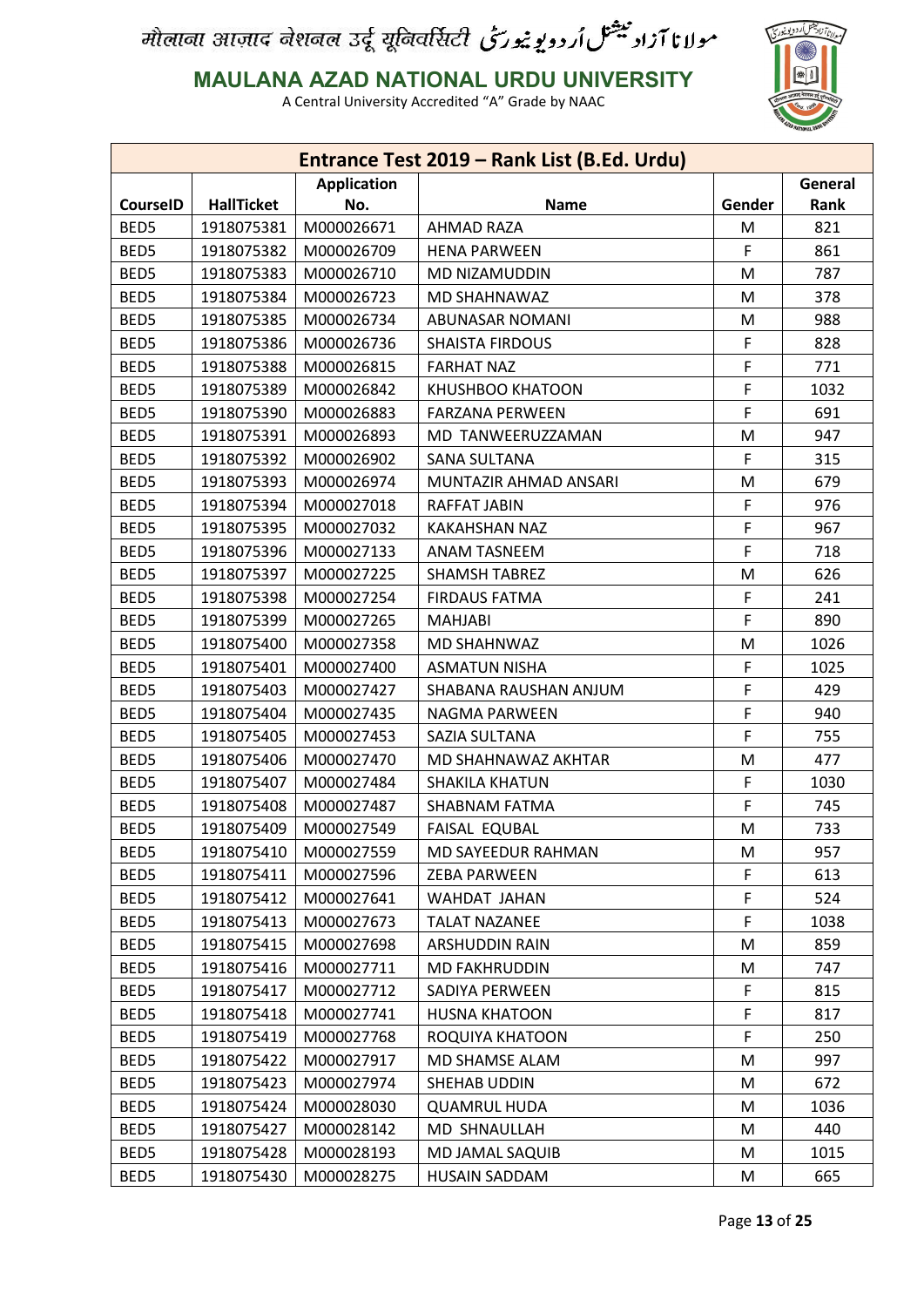

**MAULANA AZAD NATIONAL URDU UNIVERSITY**

|                 |                   |                    | Entrance Test 2019 - Rank List (B.Ed. Urdu) |        |         |
|-----------------|-------------------|--------------------|---------------------------------------------|--------|---------|
|                 |                   | <b>Application</b> |                                             |        | General |
| <b>CourseID</b> | <b>HallTicket</b> | No.                | <b>Name</b>                                 | Gender | Rank    |
| BED5            | 1918075433        | M000028363         | <b>MD SALAHUDDIN</b>                        | M      | 502     |
| BED5            | 1918075434        | M000028364         | ROQUIYA PERWEEN                             | F      | 924     |
| BED5            | 1918075435        | M000028365         | <b>ISMAT ARA</b>                            | F      | 1041    |
| BED5            | 1918075437        | M000028487         | MD ANZARUL ISLAM                            | M      | 536     |
| BED5            | 1918075439        | M000028521         | SHAIDA IMTIYAZI FATIMA                      | F      | 909     |
| BED5            | 1918075440        | M000028526         | MD TABREZ ALAM                              | M      | 607     |
| BED5            | 1918075441        | M000028571         | MD MUSTAK ANSARI                            | M      | 867     |
| BED5            | 1918075442        | M000028651         | NASRIN PARWEEN                              | F      | 1043    |
| BED5            | 1918075444        | M000028712         | <b>MODABBIR HUSSAIN</b>                     | M      | 999     |
| BED5            | 1918075446        | M000028740         | <b>MD ANWAR ALI</b>                         | M      | 912     |
| BED5            | 1918075447        | M000028763         | <b>SAMINA FATMA</b>                         | F      | 527     |
| BED5            | 1918075448        | M000028816         | MD ANISUR RAHMAN                            | M      | 629     |
| BED5            | 1918075449        | M000028825         | <b>MD DANISH ATA</b>                        | M      | 1014    |
| BED5            | 1918075451        | M000028909         | RAFAT FATIMA                                | F      | 860     |
| BED5            | 1918075452        | M000028919         | <b>MD GULZAR</b>                            | M      | 915     |
| BED5            | 1918075453        | M000029045         | MD SARFARAZ ANSARI                          | M      | 784     |
| BED5            | 1919075001        | M000017376         | AEZAZ                                       | M      | 127     |
| BED5            | 1919075002        | M000017438         | <b>MD ARMAN</b>                             | M      | 51      |
| BED5            | 1919075003        | M000017443         | NAZRUL ISLAM                                | M      | 28      |
| BED5            | 1919075004        | M000017519         | REZAUL HAQUE                                | M      | 113     |
| BED5            | 1919075006        | M000017810         | <b>MD NAFIS BAKHTIAR</b>                    | M      | 253     |
| BED5            | 1919075007        | M000017833         | <b>ABU SHAMA</b>                            | M      | 533     |
| BED5            | 1919075008        | M000017849         | <b>NAIM IQBAL</b>                           | M      | 27      |
| BED5            | 1919075009        | M000017883         | MD RAYYAN ALAM                              | M      | 97      |
| BED5            | 1919075010        | M000017974         | SHIVAM KUMAR SINGH                          | M      | 13      |
| BED5            | 1919075011        | M000018003         | <b>IRFAN ANSARI</b>                         | M      | 409     |
| BED5            | 1919075012        | M000018038         | MD ATAULLAH                                 | M      | 117     |
| BED5            | 1919075013        | M000018230         | MD ABU SUFYAN                               | M      | 43      |
| BED5            | 1919075014        | M000018249         | RAHAT IMAM                                  | F.     | 448     |
| BED5            | 1919075015        | M000018398         | <b>QUAISER AZAM</b>                         | M      | 48      |
| BED5            | 1919075017        | M000018436         | NASIRUDDIN ANSARI                           | M      | 103     |
| BED5            | 1919075018        | M000018482         | <b>KM RUBINA PARVEEN</b>                    | F      | 1021    |
| BED5            | 1919075019        | M000018526         | <b>ABDUL MAJID</b>                          | M      | 563     |
| BED5            | 1919075020        | M000018654         | MD SARFARAZ ALAM                            | M      | 30      |
| BED5            | 1919075021        | M000018660         | <b>MOHD ABID</b>                            | M      | 454     |
| BED5            | 1919075023        | M000018688         | MOHD MAHTAB ALAM                            |        | 73      |
|                 |                   |                    |                                             | M      |         |
| BED5            | 1919075024        | M000018714         | RAHMATULLAH                                 | M      | 104     |
| BED5            | 1919075025        | M000018732         | MD DILDAR ALAM                              | M      | 352     |
| BED5            | 1919075026        | M000018759         | <b>ATAUR RAHMAN</b>                         | M      | 23      |
| BED5            | 1919075027        | M000018779         | ABDUL ALIM                                  | M      | 31      |
| BED5            | 1919075028        | M000018780         | ZAMIM AKHTER                                | M      | 192     |
| BED5            | 1919075029        | M000018820         | <b>JAMAL AKHTAR</b>                         | M      | 33      |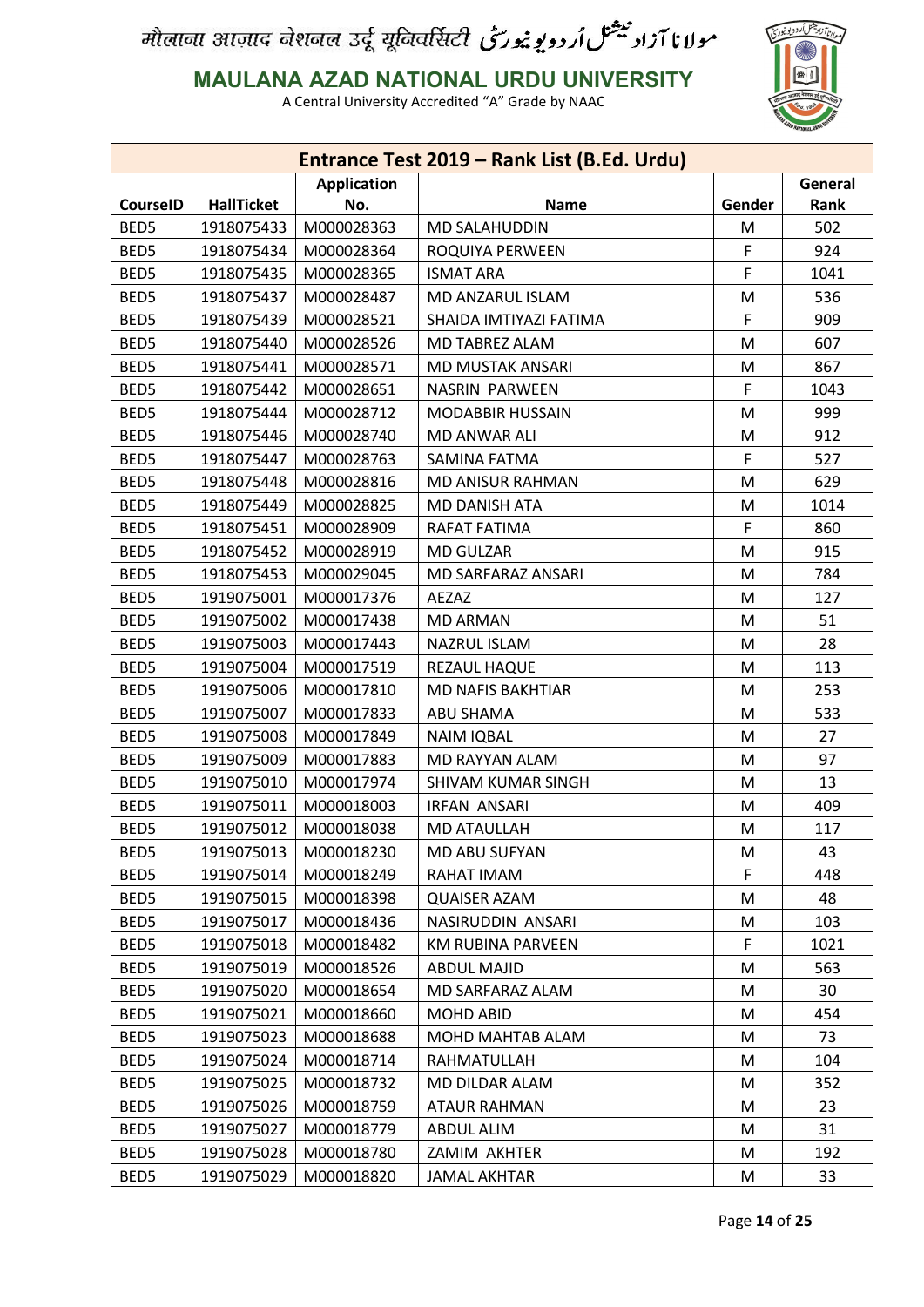

**MAULANA AZAD NATIONAL URDU UNIVERSITY**

|                 |                   |                    | Entrance Test 2019 - Rank List (B.Ed. Urdu) |        |                |
|-----------------|-------------------|--------------------|---------------------------------------------|--------|----------------|
|                 |                   | <b>Application</b> |                                             |        | General        |
| <b>CourseID</b> | <b>HallTicket</b> | No.                | <b>Name</b>                                 | Gender | Rank           |
| BED5            | 1919075030        | M000018942         | <b>UMAR FAROOQUE</b>                        | M      | 39             |
| BED5            | 1919075031        | M000019058         | <b>MD AZHAR RAZA</b>                        | M      | 110            |
| BED5            | 1919075032        | M000019074         | MD SARWAR ALI                               | M      | 611            |
| BED5            | 1919075033        | M000019108         | MD ABDUL MANNAN                             | M      | 87             |
| BED5            | 1919075034        | M000019149         | <b>KM RUKHSAR</b>                           | F      | 392            |
| BED5            | 1919075035        | M000019206         | MD JASIM RAZA                               | M      | $\mathbf{1}$   |
| BED5            | 1919075036        | M000019207         | MD ASIF REZA                                | M      | 8              |
| BED5            | 1919075037        | M000019217         | MUNNA MUSTAQUE                              | M      | 3              |
| BED5            | 1919075038        | M000019233         | MD SADDAM HUSSAIN                           | M      | 10             |
| BED5            | 1919075039        | M000019321         | <b>NISHAT</b>                               | F      | 29             |
| BED5            | 1919075040        | M000019409         | <b>ABDUL MANNAN</b>                         | M      | 40             |
| BED5            | 1919075041        | M000019566         | ASMEENA                                     | F      | 46             |
| BED5            | 1919075042        | M000019574         | SAEED ANWAR                                 | M      | 41             |
| BED5            | 1919075043        | M000019626         | MD ATHAR ASGHAR                             | M      | 108            |
| BED5            | 1919075044        | M000019656         | AATIF AKRAM                                 | M      | $\overline{7}$ |
| BED5            | 1919075045        | M000019658         | <b>MD SHAHID</b>                            | M      | 4              |
| BED5            | 1919075046        | M000019774         | MD REHAN RAZA                               | M      | $\overline{2}$ |
| BED5            | 1919075047        | M000019796         | MAROOF RIZWEE                               | M      | 15             |
| BED5            | 1919075048        | M000019858         | MD MUSHFIQUE REZA                           | M      | 35             |
| BED5            | 1919075049        | M000019988         | <b>MD SAQUIB</b>                            | M      | 275            |
| BED5            | 1919075050        | M000020160         | <b>RASHID</b>                               | M      | 6              |
| BED5            | 1919075051        | M000020213         | <b>HASEEN</b>                               | M      | 5              |
| BED5            | 1919075052        | M000020219         | <b>HASIBUR RAHMAN</b>                       | M      | 204            |
| BED5            | 1919075053        | M000020336         | <b>MD SARFRAZ</b>                           | M      | 9              |
| BED5            | 1919075054        | M000020432         | MOHD RASHID AMIN                            | M      | 111            |
| BED5            | 1919075055        | M000020433         | NADEEM REZA                                 | M      | 11             |
| BED5            | 1919075056        | M000020593         | ABDUL QADEER MALIK                          | M      | 475            |
| BED5            | 1919075057        | M000020595         | <b>AKRAM RAZA</b>                           | M      | 445            |
| BED5            | 1919075058        | M000020636         | <b>KM SAMA PARVEEN</b>                      | F      | 977            |
| BED5            | 1919075059        | M000020685         | MD PHOOL HASAN                              | M      | 299            |
| BED5            | 1919075060        | M000020771         | <b>ABDUS SHAKOR</b>                         | M      | 139            |
| BED5            | 1919075061        | M000020826         | ABDUL JALIL                                 | M      | 218            |
| BED5            | 1919075064        | M000020863         | MD ASRARUL HAQUE                            | M      | 155            |
| BED5            | 1919075065        | M000020866         | SEHRUNA BANO                                | F      | 453            |
| BED5            | 1919075066        | M000020959         | NAFIS AHMED                                 | M      | 324            |
| BED5            | 1919075067        | M000021033         | MOHAMMAD ADNAN                              | M      | 59             |
| BED5            | 1919075068        | M000021049         | AZEEMUDDIN                                  | M      | 129            |
| BED5            | 1919075069        | M000021120         | MAHFOOZ ANWAR                               | M      | 49             |
| BED5            | 1919075071        | M000021939         | AREFA NAUSHAD                               | F      | 99             |
| BED5            | 1919075072        | M000022055         | ZIAULLAH                                    | M      | 427            |
| BED5            | 1919075074        | M000022159         | <b>ISRAR</b>                                | M      | 235            |
| BED5            | 1919075075        | M000022336         | INTEKHABUR RAHMAN                           | M      | 86             |
|                 |                   |                    |                                             |        |                |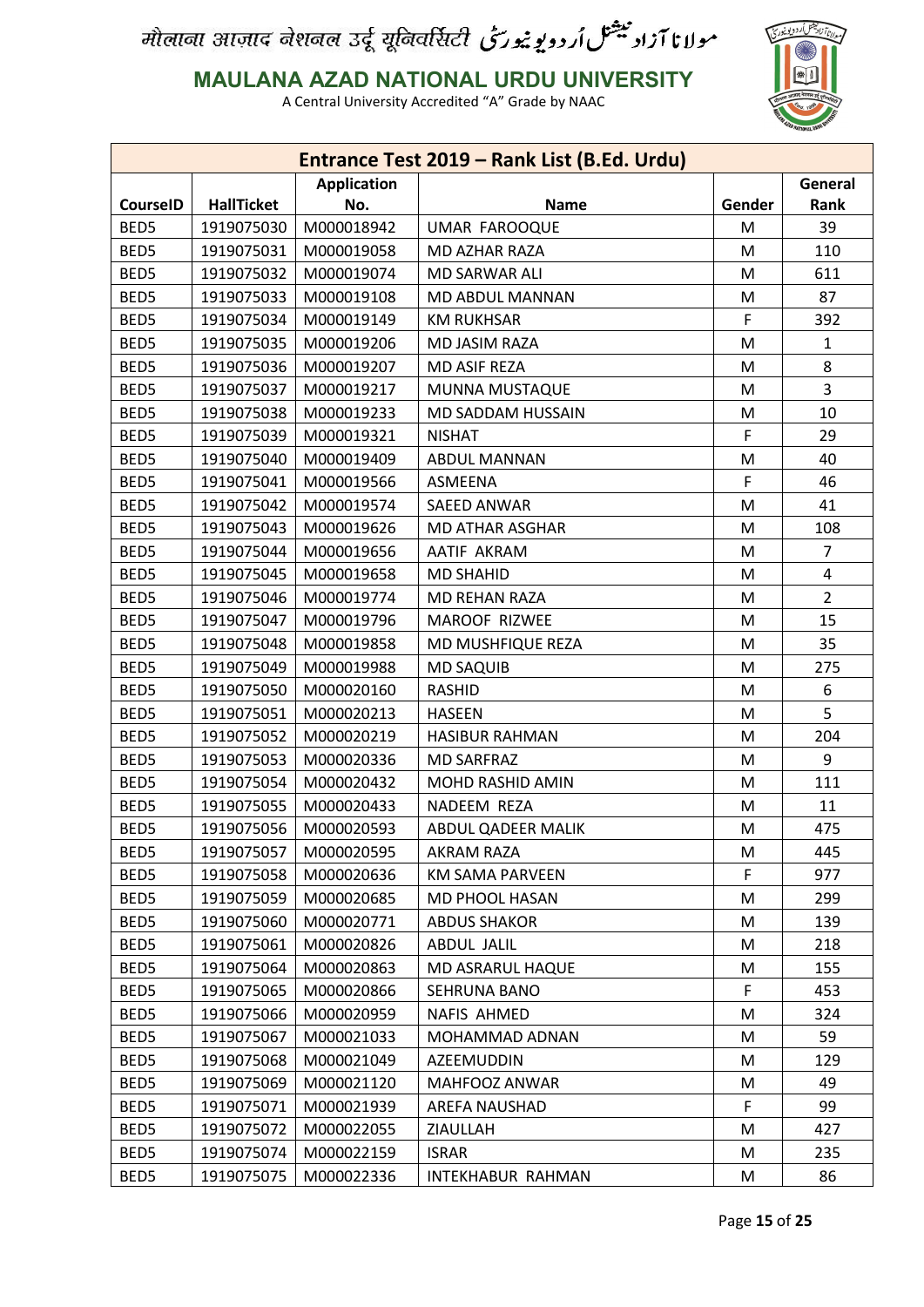

**MAULANA AZAD NATIONAL URDU UNIVERSITY**

|                 |                   |                    | Entrance Test 2019 - Rank List (B.Ed. Urdu) |        |         |
|-----------------|-------------------|--------------------|---------------------------------------------|--------|---------|
|                 |                   | <b>Application</b> |                                             |        | General |
| <b>CourseID</b> | <b>HallTicket</b> | No.                | <b>Name</b>                                 | Gender | Rank    |
| BED5            | 1919075076        | M000022407         | MD NOUSHAD ALAM                             | M      | 105     |
| BED5            | 1919075077        | M000022540         | <b>WASIM AKRAM</b>                          | M      | 739     |
| BED5            | 1919075078        | M000022603         | MD MAHTAB ALAM                              | M      | 870     |
| BED5            | 1919075079        | M000022662         | <b>MD IMRAN</b>                             | M      | 38      |
| BED5            | 1919075080        | M000022730         | MD DANISH ALAM                              | M      | 282     |
| BED5            | 1919075081        | M000022743         | <b>ABDUL WAJID</b>                          | M      | 201     |
| BED5            | 1919075083        | M000022875         | <b>MOHD HANIF</b>                           | M      | 543     |
| BED5            | 1919075084        | M000023090         | <b>WASEEM KHAN</b>                          | M      | 149     |
| BED5            | 1919075085        | M000023249         | <b>NISHAT NAWAZ</b>                         | M      | 34      |
| BED5            | 1919075086        | M000023262         | <b>MD IRSHAD</b>                            | M      | 307     |
| BED5            | 1919075087        | M000023306         | SABID WAHEED                                | M      | 369     |
| BED5            | 1919075088        | M000023393         | ABDUL QAYUM ANSARI                          | M      | 77      |
| BED5            | 1919075089        | M000023507         | SAYEEDULLAH                                 | M      | 166     |
| BED5            | 1919075090        | M000023514         | ABU UBAIDA                                  | M      | 94      |
| BED5            | 1919075091        | M000023589         | MOHAMMAD ARSHAD                             | M      | 107     |
| BED5            | 1919075095        | M000023814         | MD ANWAR ALAM                               | M      | 136     |
| BED5            | 1919075096        | M000023846         | MOHD ISHTIYAQ                               | M      | 510     |
| BED5            | 1919075097        | M000023876         | <b>ARBAJ KHAN</b>                           | M      | 461     |
| BED5            | 1919075098        | M000023990         | SHAHNAWAZ ALAM                              | M      | 45      |
| BED5            | 1919075099        | M000024226         | <b>MD SHAFIULLAH</b>                        | M      | 66      |
| BED5            | 1919075101        | M000024342         | MOHD RIFAQAT ALI                            | M      | 61      |
| BED5            | 1919075102        | M000024721         | MD AJMAL HUSSAIN                            | M      | 215     |
| BED5            | 1919075103        | M000024763         | <b>NAIM SALMAN</b>                          | M      | 678     |
| BED5            | 1919075104        | M000024987         | MOHD FUZAIL                                 | M      | 16      |
| BED5            | 1919075106        | M000025176         | MOHD AZAM                                   | M      | 42      |
| BED5            | 1919075107        | M000025188         | <b>QUASEEM AKHTAR</b>                       | M      | 267     |
| BED5            | 1919075108        | M000025287         | MD RIYAZUDDIN                               | M      | 75      |
| BED5            | 1919075109        | M000025414         | MD KHOSHBUR RAHMAN                          | M      | 232     |
| BED5            | 1919075110        | M000025526         | MOHD FIRDOUS ALAM                           | M      | 140     |
| BED5            | 1919075111        | M000025714         | MD AKHTER REZA                              | M      | 740     |
| BED5            | 1919075112        | M000025797         | MOHD MERAJ KHAN                             | M      | 191     |
| BED5            | 1919075113        | M000025934         | SHAFIQURRAHMAN                              | M      | 80      |
| BED5            | 1919075115        | M000026007         | MD CHAND RAZA                               | M      | 57      |
| BED5            | 1919075117        | M000026043         | PARVEJ ALAM                                 | M      | 252     |
| BED5            | 1919075119        | M000026320         | <b>IQBAL AHMAD</b>                          | M      | 251     |
| BED5            | 1919075122        | M000026585         | ABDUL WAHAB                                 | M      | 551     |
| BED5            | 1919075123        | M000026643         | SHABNAM                                     | F      | 141     |
| BED5            | 1919075124        | M000026708         | MOHD AAZAM                                  | M      | 69      |
| BED5            | 1919075125        | M000026984         | MOHD MANZOOR KHAN                           | M      | 125     |
| BED5            | 1919075126        | M000027044         | ABDUL RAZZAQUE                              | M      | 52      |
| BED5            | 1919075128        | M000027310         | <b>FAIZ SHABBIR</b>                         | M      | 68      |
| BED5            | 1919075129        | M000027362         | MD SHADAB HUSAIN                            | M      | 146     |
|                 |                   |                    |                                             |        |         |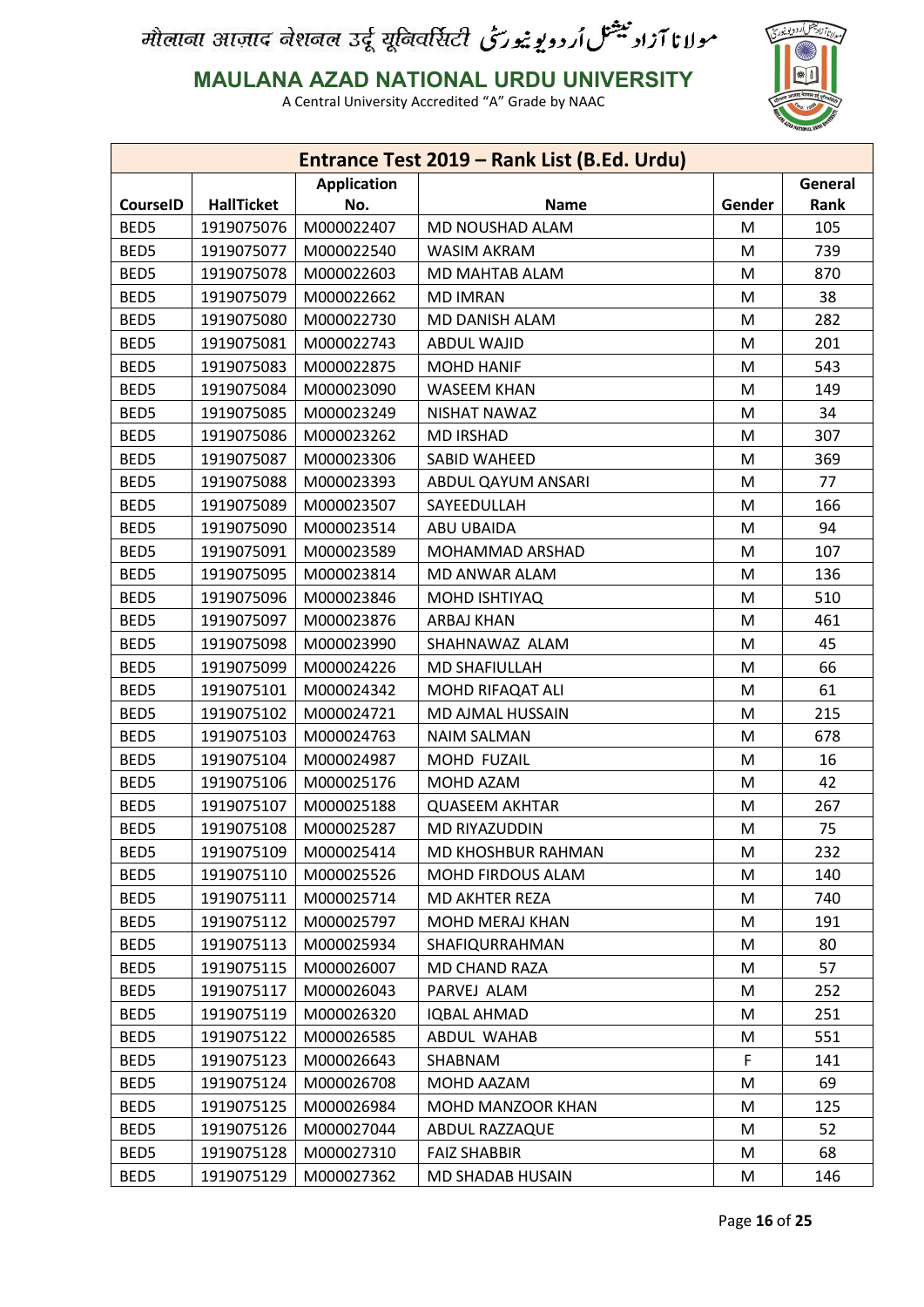

**MAULANA AZAD NATIONAL URDU UNIVERSITY**

|                 |                   |                    | Entrance Test 2019 - Rank List (B.Ed. Urdu) |        |         |
|-----------------|-------------------|--------------------|---------------------------------------------|--------|---------|
|                 |                   | <b>Application</b> |                                             |        | General |
| <b>CourseID</b> | <b>HallTicket</b> | No.                | <b>Name</b>                                 | Gender | Rank    |
| BED5            | 1919075130        | M000027547         | MD TANWEER ALAM                             | M      | 71      |
| BED5            | 1919075131        | M000027789         | <b>IQBAL DANISH</b>                         | M      | 50      |
| BED5            | 1919075132        | M000027841         | <b>ABU SUFIAN</b>                           | M      | 277     |
| BED5            | 1919075135        | M000027964         | SHABANA                                     | F      | 112     |
| BED5            | 1919075137        | M000028558         | <b>NISAR AHMED</b>                          | M      | 492     |
| BED5            | 1921075001        | M000018481         | NOORJAHAN BEGUM                             | F      | 325     |
| BED5            | 1921075002        | M000019053         | MD ASHRAF ALI                               | M      | 703     |
| BED5            | 1921075004        | M000019351         | MD AFZAL IMAM                               | M      | 466     |
| BED5            | 1921075009        | M000021472         | MOHD AIJAZ AHMED                            | M      | 841     |
| BED5            | 1921075010        | M000021756         | SHIREEN SHUGUFTA                            | F      | 829     |
| BED5            | 1921075011        | M000022519         | MD MUNTAZIR ALAM                            | M      | 126     |
| BED5            | 1921075012        | M000022970         | SHAHEEN ANSARI                              | F      | 151     |
| BED5            | 1921075013        | M000023205         | <b>SHEREEN BEGUM</b>                        | F      | 589     |
| BED5            | 1921075014        | M000023251         | ABDUR RAHMAN                                | M      | 100     |
| BED5            | 1921075015        | M000023528         | <b>ATIQUR RAHMAN</b>                        | M      | 169     |
| BED5            | 1921075016        | M000023893         | FARYAD BEE FARYAD BEE FARYAD BEE            | F      | 298     |
| BED5            | 1921075017        | M000024279         | ZEBA BAKHTIYAR                              | F      | 630     |
| BED5            | 1921075020        | M000024887         | <b>HASIBUR RAHMAN</b>                       | M      | 355     |
| BED5            | 1921075021        | M000025270         | MEHRAJ UD DIN HAMID DAR                     | M      | 566     |
| BED5            | 1921075022        | M000025921         | MD MASROOR ALAM                             | M      | 906     |
| BED5            | 1921075023        | M000025980         | <b>TAJAMMUL HAQUE</b>                       | M      | 634     |
| BED5            | 1921075024        | M000026706         | NAZIYA MEHTAAB                              | F      | 965     |
| BED5            | 1921075028        | M000027528         | ABUZAFAR                                    | M      | 873     |
| BED5            | 1921075029        | M000027563         | ALLAGADDA ABDUL RAHEMAN                     | M      | 680     |
| BED5            | 1921075030        | M000028938         | <b>JUVERIYA NAAZ</b>                        | F      | 751     |
| BED5            | 1921075032        | M000029033         | K RABIA SULTANA                             | F      | 175     |
| BED5            | 1922075001        | M000022703         | SHAIK SADIQA BEGUM                          | F      | 339     |
| BED5            | 1922075002        | M000023052         | E MD GHOUSE KHAN                            | M      | 978     |
| BED5            | 1922075003        | M000023321         | BARAGAJ SHAIK MAHABOOB BASHA                | M      | 951     |
| BED5            | 1923075001        | M000017567         | <b>MOHD RAJ AKHTER</b>                      | M      | 895     |
| BED5            | 1923075002        | M000018142         | <b>MD AKRAM</b>                             | M      | 834     |
| BED5            | 1923075004        | M000018430         | MD SHAHNAWAZ                                | M      | 609     |
| BED5            | 1923075006        | M000018571         | MD ASGAR ALI                                | M      | 562     |
| BED5            | 1923075007        | M000018590         | <b>ABU SHAMA</b>                            | M      | 885     |
| BED5            | 1923075008        | M000018609         | <b>MD TARIQUE ANWAR</b>                     | M      | 684     |
| BED5            | 1923075009        | M000018720         | <b>MD RAFIQUE ALAM</b>                      | M      | 794     |
| BED5            | 1923075010        | M000018866         | <b>BIBI SHAYESTA PERWEEN</b>                | F.     | 883     |
| BED5            | 1923075011        | M000019068         | <b>MD ISLAM</b>                             | M      | 825     |
| BED5            | 1923075012        | M000019349         | WAQUAR AHMAD                                | M      | 20      |
| BED5            | 1923075013        | M000019372         | <b>MD KHALID</b>                            | M      | 336     |
| BED5            | 1923075014        | M000019385         | ABU TALHA                                   |        | 605     |
| BED5            |                   | M000019419         |                                             | M      |         |
|                 | 1923075015        |                    | <b>MD SAQUIB</b>                            | M      | 350     |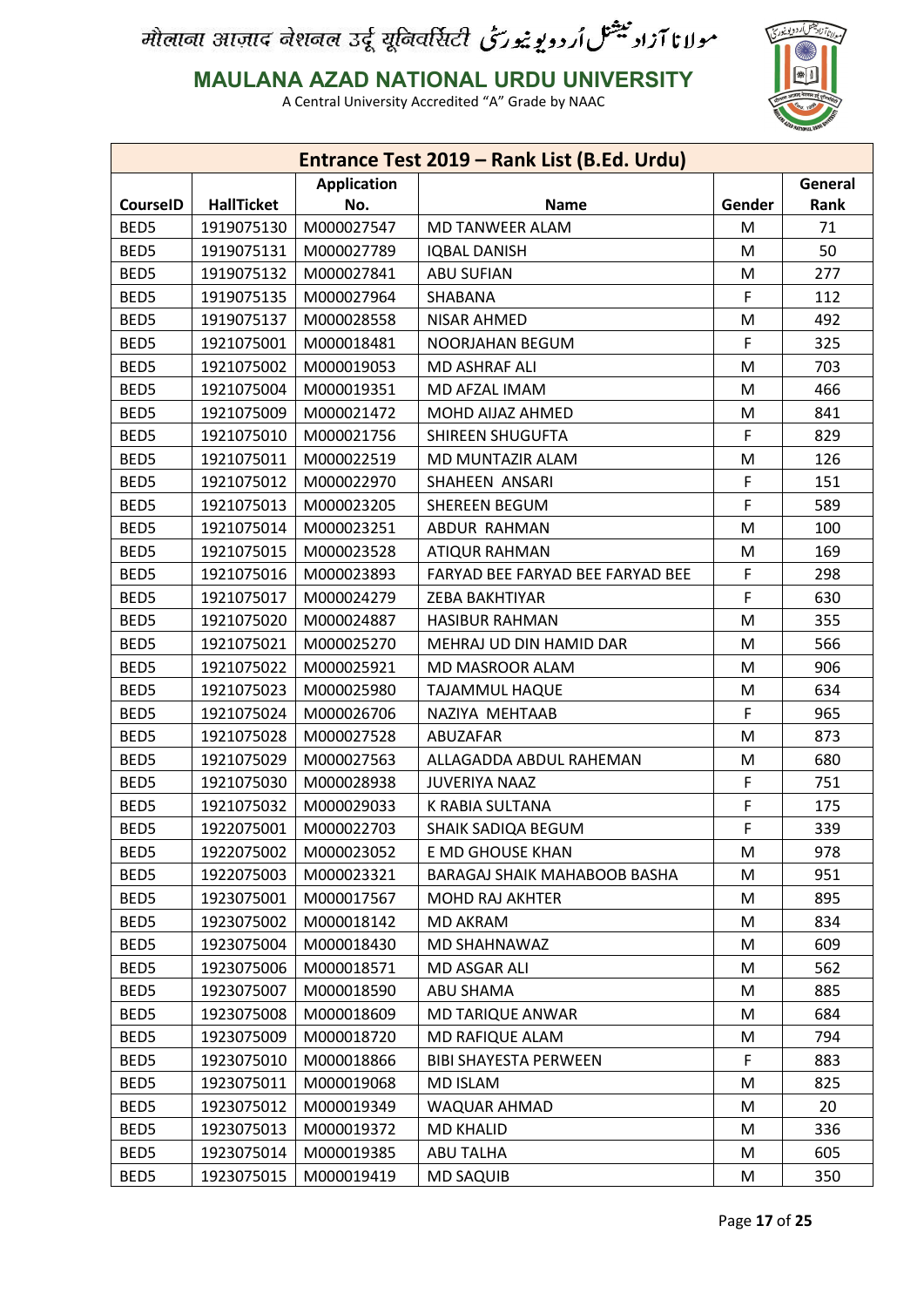

**MAULANA AZAD NATIONAL URDU UNIVERSITY**

|                 |                   |                    | Entrance Test 2019 - Rank List (B.Ed. Urdu) |        |         |
|-----------------|-------------------|--------------------|---------------------------------------------|--------|---------|
|                 |                   | <b>Application</b> |                                             |        | General |
| <b>CourseID</b> | <b>HallTicket</b> | No.                | <b>Name</b>                                 | Gender | Rank    |
| BED5            | 1923075016        | M000019491         | <b>SANIA PERWEEN</b>                        | F      | 837     |
| BED5            | 1923075017        | M000019536         | <b>MD SADIQUE</b>                           | M      | 484     |
| BED5            | 1923075018        | M000019805         | <b>NADIA PERWEEN</b>                        | F      | 320     |
| BED5            | 1923075019        | M000019868         | MD MANIRUL ISLAM                            | M      | 316     |
| BED5            | 1923075020        | M000020023         | <b>ISAR ALAM</b>                            | M      | 710     |
| BED5            | 1923075021        | M000020025         | MD TAUWAB ALAM                              | M      | 683     |
| BED5            | 1923075022        | M000020178         | <b>MASROOR ALAM</b>                         | M      | 641     |
| BED5            | 1923075024        | M000020528         | LADLY KHATOON                               | F      | 154     |
| BED5            | 1923075025        | M000020531         | <b>NOOR FATEMA</b>                          | F      | 256     |
| BED5            | 1923075026        | M000020534         | <b>MD MOHSIN REZA</b>                       | M      | 220     |
| BED5            | 1923075027        | M000020671         | <b>FAIZAN AHMED</b>                         | M      | 203     |
| BED5            | 1923075028        | M000020674         | MAZAHIRUL ISLAM                             | M      | 546     |
| BED5            | 1923075029        | M000020675         | <b>NAHYA TAHRIM</b>                         | F      | 501     |
| BED5            | 1923075030        | M000020996         | KAHKASHAN PERWEEN                           | F      | 1004    |
| BED5            | 1923075031        | M000021005         | <b>ERAM FATIMA</b>                          | F      | 441     |
| BED5            | 1923075032        | M000021854         | MD REZWAN ALI                               | M      | 55      |
| BED5            | 1923075033        | M000022100         | <b>ABDUR RAFE</b>                           | M      | 163     |
| BED5            | 1923075034        | M000022201         | <b>MD KOUSER ALAM</b>                       | M      | 64      |
| BED5            | 1923075035        | M000022433         | SHIRIN SADAF SHIRIN SADAF                   | F      | 210     |
| BED5            | 1923075036        | M000022451         | SAHEBA NASIM SAHEBA NASIM                   | F      | 284     |
| BED5            | 1923075037        | M000022700         | ABDUL KARIM                                 | M      | 476     |
| BED5            | 1923075038        | M000022861         | JANESAR AKHTER                              | M      | 418     |
| BED5            | 1923075039        | M000022896         | AADIL UR RAHMAN                             | M      | 374     |
| BED5            | 1923075040        | M000022912         | SHAMAMA RAHMANI                             | F      | 528     |
| BED5            | 1923075041        | M000022922         | SHAIQUAH RAHMAN                             | F      | 556     |
| BED5            | 1923075042        | M000022987         | MD SADDAM HUSSAIN                           | M      | 499     |
| BED5            | 1923075043        | M000023086         | <b>MD ZIYAR RAHMAN</b>                      | M      | 960     |
| BED5            | 1923075044        | M000023162         | RASHID AHMAD                                | M      | 348     |
| BED5            | 1923075045        | M000023270         | MD SAJID ALAM                               | M      | 173     |
| BED5            | 1923075046        | M000023552         | MAHBOOB ALAM SALIK                          | M      | 333     |
| BED5            | 1923075047        | M000023635         | <b>KAMRAN AHSAN</b>                         | M      | 482     |
| BED5            | 1923075048        | M000024028         | MD ASIF REZA                                | M      | 303     |
| BED5            | 1923075049        | M000024034         | <b>MD MINHAJ</b>                            | M      | 622     |
| BED5            | 1923075050        | M000024103         | SAYEEDA BEGAM                               | F      | 937     |
| BED5            | 1923075051        | M000024143         | OBIDULLA ANSARI                             | M      | 553     |
| BED5            | 1923075053        | M000024373         | MUZAFFAR HUSAIN                             | M      | 573     |
| BED5            | 1923075054        | M000024397         | NADIR HUSSAIN                               | M      | 723     |
| BED5            | 1923075055        | M000024419         | KHURRAM REJA                                | M      | 662     |
| BED5            | 1923075056        | M000024541         | <b>KAINAT FARHIN</b>                        | F.     | 416     |
| BED5            | 1923075057        | M000024658         | MD SAUD ALAM                                | M      | 655     |
| BED5            | 1923075059        | M000025125         | <b>IMROZ ALAM</b>                           | M      | 695     |
| BED5            | 1923075060        | M000025216         | <b>MD TAHSIN</b>                            | M      | 391     |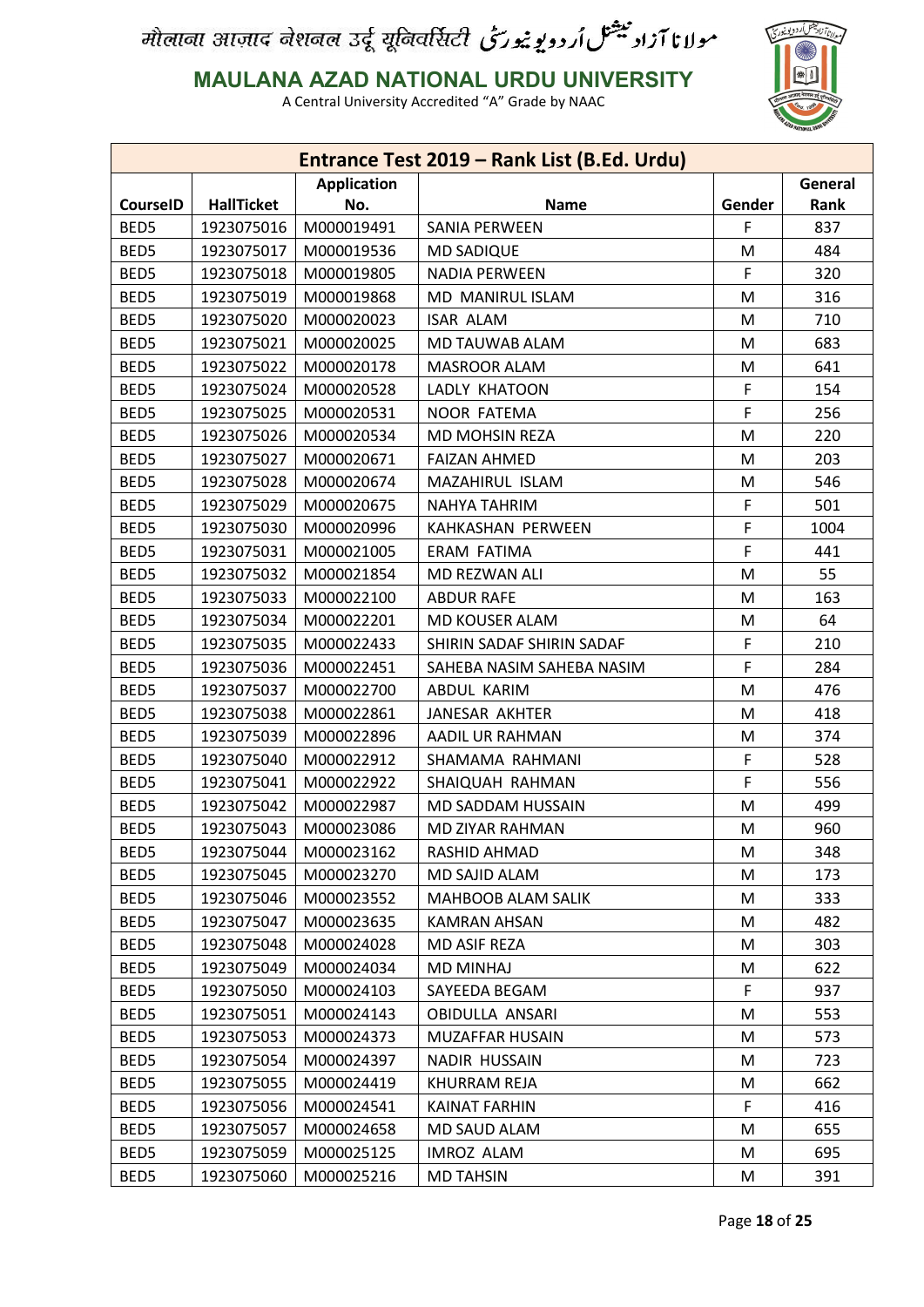

**MAULANA AZAD NATIONAL URDU UNIVERSITY**

|                 |                   |                    | Entrance Test 2019 - Rank List (B.Ed. Urdu) |        |         |
|-----------------|-------------------|--------------------|---------------------------------------------|--------|---------|
|                 |                   | <b>Application</b> |                                             |        | General |
| <b>CourseID</b> | <b>HallTicket</b> | No.                | <b>Name</b>                                 | Gender | Rank    |
| BED5            | 1923075061        | M000025218         | <b>MATIUR RAHMAN</b>                        | M      | 351     |
| BED5            | 1923075062        | M000025559         | <b>MD SAJJAD</b>                            | М      | 361     |
| BED5            | 1923075063        | M000025565         | MD MUNAZIR ALAM                             | M      | 555     |
| BED5            | 1923075064        | M000025566         | <b>KASHIF RAZA</b>                          | М      | 478     |
| BED5            | 1923075065        | M000025583         | MD MERAJ ALAM                               | M      | 765     |
| BED5            | 1923075067        | M000025622         | <b>SABREEN PARWEEN</b>                      | F      | 775     |
| BED5            | 1923075071        | M000025751         | <b>MOJAHID</b>                              | M      | 652     |
| BED5            | 1923075073        | M000025770         | MD SHAH ANJUM                               | M      | 365     |
| BED5            | 1923075074        | M000025771         | SABAN ALAM                                  | M      | 631     |
| BED5            | 1923075075        | M000025847         | MD HARIS HASHMI                             | M      | 165     |
| BED5            | 1923075076        | M000025850         | SHAFQUAT KHATOON                            | F      | 222     |
| BED5            | 1923075077        | M000025859         | <b>BARJIS KHATOON</b>                       | F      | 627     |
| BED5            | 1923075078        | M000026067         | <b>TASLIM ARIF</b>                          | M      | 370     |
| BED5            | 1923075080        | M000026339         | MD HASHIM ALI                               | M      | 359     |
| BED5            | 1923075083        | M000026502         | MD RAGHIB ALAM                              | M      | 172     |
| BED5            | 1923075086        | M000026829         | DILARA KHATOON                              | F      | 715     |
| BED5            | 1923075087        | M000026877         | <b>MD SALMAN</b>                            | M      | 588     |
| BED5            | 1923075088        | M000027069         | <b>MD NASIR</b>                             | M      | 577     |
| BED5            | 1923075089        | M000027154         | MD ANSAR ALAM                               | M      | 82      |
| BED5            | 1923075090        | M000027160         | MD SOHEL AHMED                              | M      | 58      |
| BED5            | 1923075091        | M000027228         | MOHAMMAD KAVISH RAZA                        | M      | 152     |
| BED5            | 1923075092        | M000027320         | MD QAISER ALAM                              | M      | 431     |
| BED5            | 1923075093        | M000027407         | MD MASOOD ALAM                              | M      | 425     |
| BED5            | 1923075094        | M000027919         | <b>MD SHAKIR</b>                            | M      | 879     |
| BED5            | 1923075095        | M000027961         | KHURSHEED ALAM                              | M      | 983     |
| BED5            | 1923075098        | M000028269         | <b>QUAMAR RAJA</b>                          | M      | 930     |
| BED5            | 1923075099        | M000028274         | <b>TABASSUM BEGUM</b>                       | F      | 963     |
| BED5            | 1923075101        | M000028408         | KM MANSOORA KHATOON                         | F      | 996     |
| BED5            | 1923075102        | M000028429         | NIHA ARZU                                   | F.     | 442     |
| BED5            | 1923075103        | M000028583         | SAGHEER AHMAD                               | M      | 666     |
| BED5            | 1923075106        | M000028932         | MD MAZHARUL ISLAM                           | M      | 354     |
| BED5            | 1923075107        | M000028970         | <b>SHAKILUR RAHMAN</b>                      | M      | 530     |
| BED5            | 1924075001        | M000018987         | MOHD SALMAN                                 | M      | 439     |
| BED5            | 1924075005        | M000019430         | MOHAMMAD UMAR                               | M      | 116     |
| BED5            | 1924075006        | M000019584         | MD SHAMSHAD ALAM                            | M      | 231     |
| BED5            | 1924075008        | M000020198         | AKHTAR NIZAM                                | М      | 78      |
| BED5            | 1924075009        | M000020394         | NAGENDRA KUSHWAHA                           | M      | 185     |
| BED5            | 1924075010        | M000020699         | SAFIYA BARI                                 | F.     | 699     |
| BED5            | 1924075011        | M000020792         | MOHAMMAD IBRAHEEM                           | M      | 44      |
| BED5            | 1924075012        | M000021093         | MD SARFARAZ ALAM                            |        | 150     |
|                 |                   |                    |                                             | M      |         |
| BED5            | 1924075013        | M000021221         | <b>FARAH</b>                                | F      | 891     |
| BED5            | 1924075014        | M000021548         | MALIK REZAUL BARI                           | M      | 162     |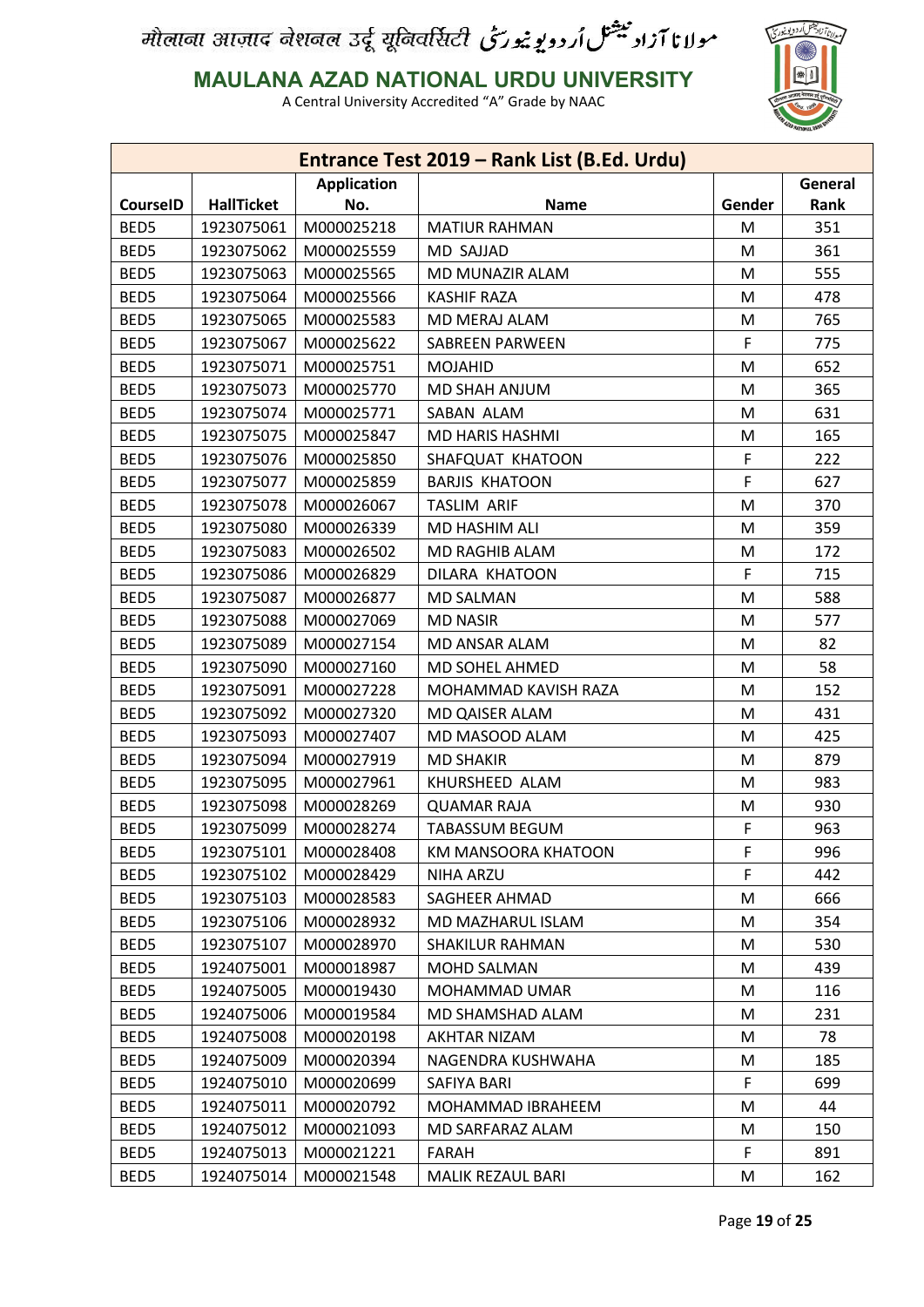

**MAULANA AZAD NATIONAL URDU UNIVERSITY**

|                 |                   |                    | Entrance Test 2019 - Rank List (B.Ed. Urdu) |        |             |
|-----------------|-------------------|--------------------|---------------------------------------------|--------|-------------|
|                 |                   | <b>Application</b> |                                             |        | General     |
| <b>CourseID</b> | <b>HallTicket</b> | No.                | Name                                        | Gender | <b>Rank</b> |
| BED5            | 1924075015        | M000021861         | <b>NASEEMA</b>                              | F      | 704         |
| BED5            | 1924075016        | M000022082         | <b>NIKHAT FIRDOUS</b>                       | F      | 489         |
| BED5            | 1924075017        | M000022416         | <b>FARHANA KHATOON</b>                      | F      | 465         |
| BED5            | 1924075018        | M000022733         | TAYYAB GUFRAN AHMAD ANSARI                  | M      | 633         |
| BED5            | 1924075019        | M000022764         | RAZI AHMAD                                  | M      | 221         |
| BED5            | 1924075020        | M000023767         | <b>MOHD AMIR HUSAIN</b>                     | M      | 820         |
| BED5            | 1924075022        | M000024257         | <b>ANISUR RAHMAN</b>                        | M      | 637         |
| BED5            | 1924075023        | M000024441         | MOJAHIDUL ISLAM                             | M      | 205         |
| BED5            | 1924075024        | M000024690         | <b>MD DANISH</b>                            | M      | 223         |
| BED5            | 1924075027        | M000025865         | <b>ZEESHAN AHMAD</b>                        | M      | 62          |
| BED5            | 1924075029        | M000027342         | MOHD ASALAM                                 | M      | 12          |
| BED5            | 1924075031        | M000027982         | <b>ARSHAD ALAM</b>                          | M      | 109         |
| BED5            | 1925075001        | M000017480         | <b>MD ALAMGIR</b>                           | M      | 237         |
| BED5            | 1925075002        | M000017780         | <b>SHAMS TABREZ</b>                         | M      | 153         |
| BED5            | 1925075003        | M000017795         | <b>IFTEKHAR AHMAD</b>                       | M      | 18          |
| BED5            | 1925075004        | M000017817         | <b>JAVED ASLAM</b>                          | M      | 21          |
| BED5            | 1925075005        | M000017822         | MD SALMAN ALAM                              | M      | 190         |
| BED5            | 1925075006        | M000017826         | MD SHABBIR ANWAR                            | M      | 211         |
| BED5            | 1925075007        | M000017835         | <b>MD MERAJ</b>                             | M      | 254         |
| BED5            | 1925075008        | M000017930         | SAJID ALAM                                  | M      | 773         |
| BED5            | 1925075009        | M000017934         | <b>HASRAT JAHAN</b>                         | F      | 806         |
| BED5            | 1925075011        | M000018116         | MOHAMMAD ZISHAN AKHTAR                      | M      | 685         |
| BED5            | 1925075012        | M000018119         | <b>MD IMRAN</b>                             | M      | 687         |
| BED5            | 1925075014        | M000018292         | MASUOOD AHMAD                               | M      | 67          |
| BED5            | 1925075015        | M000018426         | <b>HOMA FIRDOUS</b>                         | F      | 401         |
| BED5            | 1925075016        | M000018441         | MD SADIQUE ANWER                            | M      | 164         |
| BED5            | 1925075017        | M000018450         | MD ANSAR ALI                                | M      | 198         |
| BED5            | 1925075018        | M000018516         | <b>MD SHAHANSHAH</b>                        | M      | 525         |
| BED5            | 1925075019        | M000018564         | TARIQUE ANWAR                               | M      | 582         |
| BED5            | 1925075020        | M000018612         | MD SAQUIB EQUBAL                            | M      | 868         |
| BED5            | 1925075021        | M000018635         | MD ALIMUDDIN                                | M      | 720         |
| BED5            | 1925075022        | M000018678         | RABIYA BASRI                                | F      | 686         |
| BED5            | 1925075023        | M000018691         | <b>NEHA PERWEEN</b>                         | F      | 457         |
| BED5            | 1925075024        | M000018697         | MD MERAJ ALAM                               | M      | 144         |
| BED5            | 1925075025        | M000018706         | NUZHAT RASHID                               | F      | 260         |
| BED5            | 1925075026        | M000018713         | MD SHAQIB QAMAR                             | M      | 199         |
| BED5            | 1925075028        | M000018796         | <b>REYAZ ALI</b>                            | M      | 396         |
| BED5            | 1925075029        | M000018822         | <b>MD HARISH</b>                            | M      | 737         |
| BED5            | 1925075032        | M000018991         | <b>MD JAUHAR</b>                            | M      | 504         |
| BED5            | 1925075033        | M000018995         | SHANYA KHATOON                              | F      | 858         |
| BED5            | 1925075036        | M000019086         | <b>NOOR ALAM</b>                            | M      | 207         |
| BED5            | 1925075037        | M000019269         | MD GHULAM RABBANI                           | M      | 364         |
|                 |                   |                    |                                             |        |             |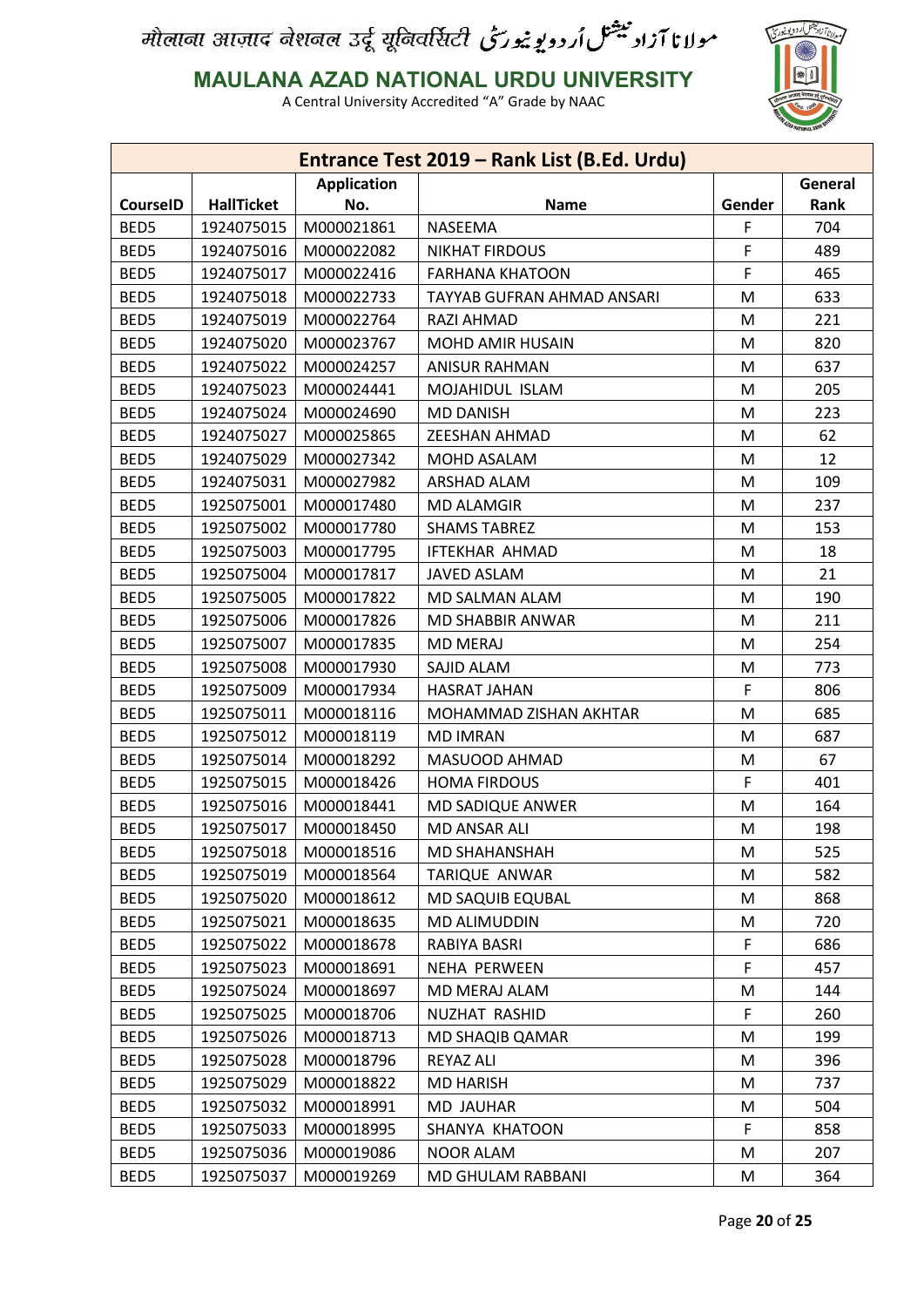

**MAULANA AZAD NATIONAL URDU UNIVERSITY**

|                 |                   |                    | Entrance Test 2019 - Rank List (B.Ed. Urdu) |        |         |
|-----------------|-------------------|--------------------|---------------------------------------------|--------|---------|
|                 |                   | <b>Application</b> |                                             |        | General |
| <b>CourseID</b> | <b>HallTicket</b> | No.                | Name                                        | Gender | Rank    |
| BED5            | 1925075038        | M000019404         | <b>HOZAIFA SHAKIL</b>                       | M      | 24      |
| BED5            | 1925075040        | M000019606         | SAEED AHMAD                                 | M      | 98      |
| BED5            | 1925075041        | M000019607         | <b>ABDUL MANNAN</b>                         | M      | 288     |
| BED5            | 1925075042        | M000019820         | MD RAHBAR ALAM                              | M      | 32      |
| BED5            | 1925075043        | M000019875         | <b>TARANNUM SHAGUFTA</b>                    | F      | 824     |
| BED5            | 1925075045        | M000019948         | <b>MD JINNA</b>                             | M      | 63      |
| BED5            | 1925075046        | M000019973         | MD TABREZ ALAM                              | M      | 119     |
| BED5            | 1925075047        | M000019976         | <b>GHALIB REZA</b>                          | M      | 565     |
| BED5            | 1925075048        | M000019983         | MD ABDUL HAKIM                              | M      | 157     |
| BED5            | 1925075049        | M000020011         | <b>TARANNUM KHATOON</b>                     | F      | 395     |
| BED5            | 1925075050        | M000020036         | <b>TAHSIN FATMA</b>                         | F      | 245     |
| BED5            | 1925075051        | M000020085         | MD KAFIL AHMAD                              | M      | 230     |
| BED5            | 1925075052        | M000020159         | MOFID ALAM                                  | M      | 520     |
| BED5            | 1925075054        | M000020204         | SAJDA KHATOON                               | F      | 643     |
| BED5            | 1925075055        | M000020210         | <b>GULAFSHAN HASAN</b>                      | F      | 521     |
| BED5            | 1925075056        | M000020217         | <b>AFSARI PERWEEN</b>                       | F      | 903     |
| BED5            | 1925075058        | M000020418         | <b>NAZ PARWEEN</b>                          | F      | 341     |
| BED5            | 1925075059        | M000020485         | MD WASID ANSARI                             | M      | 225     |
| BED5            | 1925075060        | M000020504         | MD TANWEER AKHTAR                           | M      | 471     |
| BED5            | 1925075061        | M000020508         | MD ABRARUL HUQE                             | M      | 180     |
| BED5            | 1925075063        | M000020626         | <b>NEMAT PARWEEN</b>                        | F      | 918     |
| BED5            | 1925075064        | M000020641         | YASMEEN BANO                                | F      | 480     |
| BED5            | 1925075065        | M000020786         | SAFINA KHATOON                              | F      | 717     |
| BED5            | 1925075066        | M000020867         | MD NADIM AKHTAR                             | M      | 811     |
| BED5            | 1925075068        | M000020971         | <b>HASIBUR RAHMAN</b>                       | M      | 380     |
| BED5            | 1925075069        | M000021013         | <b>MD JAHANGIR</b>                          | M      | 709     |
| BED5            | 1925075070        | M000021034         | RAHBAR ALI                                  | M      | 318     |
| BED5            | 1925075073        | M000021124         | <b>AFREEN PERWEEN</b>                       | M      | 650     |
| BED5            | 1925075074        | M000021168         | MD MAZHAR ALAM                              | M      | 434     |
| BED5            | 1925075075        | M000021255         | MD AKIL AHMAD                               | M      | 574     |
| BED5            | 1925075076        | M000021363         | MD ZAFAR IMAM KHAIPHEE                      | M      | 345     |
| BED5            | 1925075077        | M000021405         | <b>MD ALI</b>                               | M      | 229     |
| BED5            | 1925075079        | M000021578         | MD NADEEM AKHTAR                            | M      | 702     |
| BED5            | 1925075080        | M000021659         | <b>SHAMA PARWEEN</b>                        | F      | 578     |
| BED5            | 1925075081        | M000021675         | MD QURBAN ALI                               | M      | 532     |
| BED5            | 1925075084        | M000021952         | <b>SHAMA PARWEEN</b>                        | F      | 455     |
| BED5            | 1925075085        | M000021983         | <b>FARHAT SHABA</b>                         | F      | 664     |
| BED5            | 1925075086        | M000022283         | <b>BIBI AAFRIN</b>                          | F      | 240     |
| BED5            | 1925075088        | M000022472         | RABIYA HASSAN                               | F      | 894     |
| BED5            | 1925075089        | M000022482         | MD WASIUR RAHMAN                            | M      | 729     |
| BED5            | 1925075090        | M000022569         | <b>MD YUNUS</b>                             | M      | 379     |
| BED5            | 1925075092        | M000022770         | <b>CHANDNI BEGUM</b>                        | F      | 330     |
|                 |                   |                    |                                             |        |         |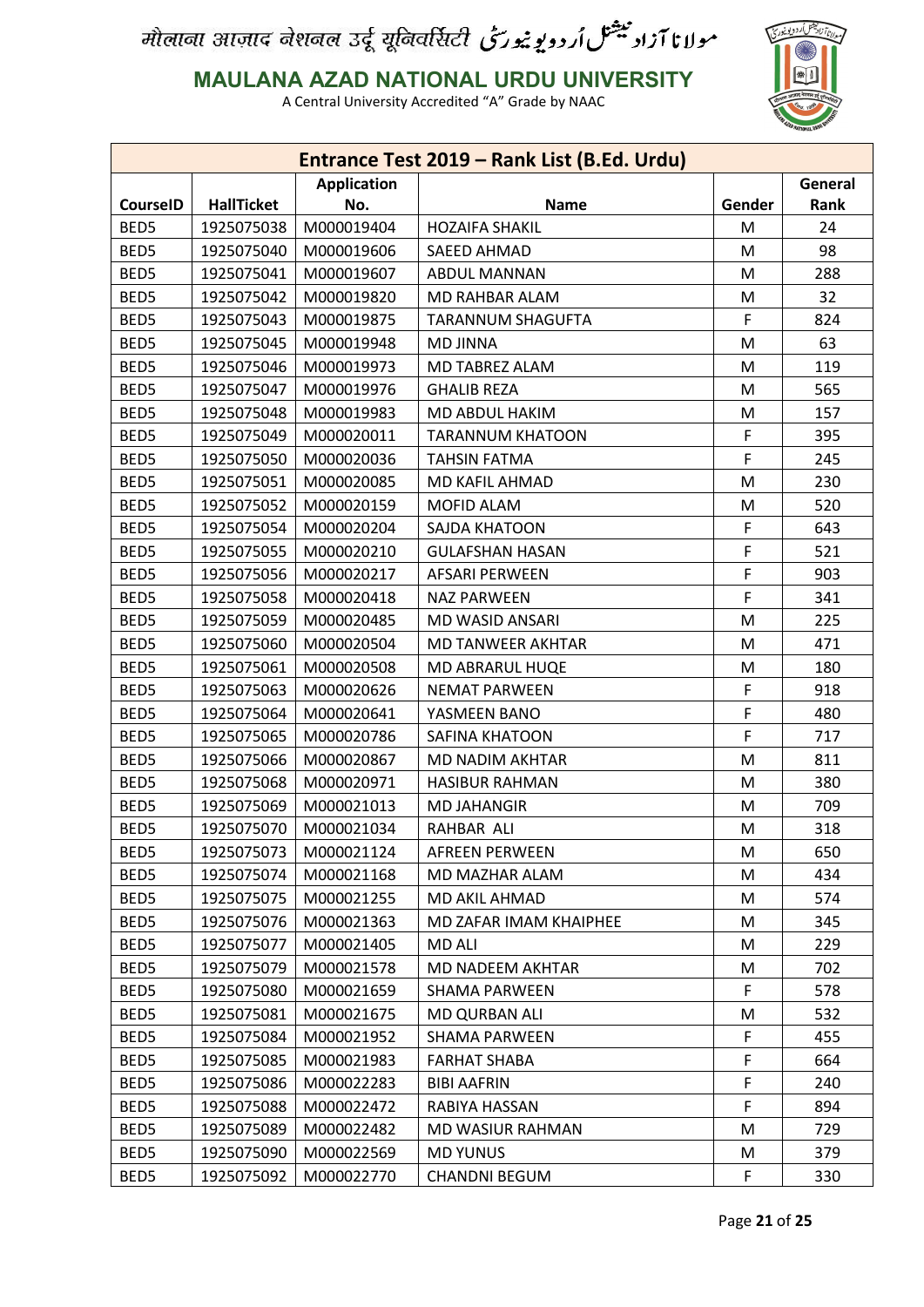

**MAULANA AZAD NATIONAL URDU UNIVERSITY**

|                 |                   |                    | Entrance Test 2019 - Rank List (B.Ed. Urdu) |        |         |
|-----------------|-------------------|--------------------|---------------------------------------------|--------|---------|
|                 |                   | <b>Application</b> |                                             |        | General |
| <b>CourseID</b> | <b>HallTicket</b> | No.                | <b>Name</b>                                 | Gender | Rank    |
| BED5            | 1925075093        | M000022773         | MD MOHTASHIM ALAM                           | M      | 776     |
| BED5            | 1925075094        | M000022963         | MD IMTIYAZ AHMAD                            | M      | 668     |
| BED5            | 1925075095        | M000023081         | <b>TABASSUM PARWEEN</b>                     | F      | 833     |
| BED5            | 1925075097        | M000023159         | <b>MAHEFALAK</b>                            | F      | 335     |
| BED5            | 1925075098        | M000023191         | <b>MD SADDAM HUSSAIN</b>                    | M      | 280     |
| BED5            | 1925075100        | M000023229         | MD JAMSED ALAM                              | M      | 377     |
| BED5            | 1925075101        | M000023286         | SABILA NESHAT SHAMSI                        | F      | 179     |
| BED5            | 1925075102        | M000023309         | MD MAJEED HUSSAIN                           | M      | 656     |
| BED5            | 1925075104        | M000023624         | ROOHANA KHATOON                             | F      | 505     |
| BED5            | 1925075105        | M000023636         | MD FIROZ ALAM                               | M      | 649     |
| BED5            | 1925075106        | M000023697         | AL HASAN                                    | M      | 414     |
| BED5            | 1925075107        | M000023819         | <b>NUZHAT KHATOON</b>                       | F      | 512     |
| BED5            | 1925075108        | M000023845         | <b>NAGMA FIRDOUSI</b>                       | F      | 399     |
| BED5            | 1925075110        | M000023955         | <b>MD ANWER RAZA</b>                        | M      | 19      |
| BED5            | 1925075111        | M000024029         | <b>MD SHAKIR ANWER</b>                      | M      | 472     |
| BED5            | 1925075112        | M000024149         | MD ASHFAQUE                                 | M      | 394     |
| BED5            | 1925075115        | M000024655         | SAZIYA FIRDOS                               | F      | 975     |
| BED5            | 1925075117        | M000024916         | MD ANWARUL HAQUE                            | M      | 310     |
| BED5            | 1925075119        | M000025023         | MD RAHMATULLAH                              | M      | 807     |
| BED5            | 1925075121        | M000025254         | MD IQUBAL ALAM                              | M      | 273     |
| BED5            | 1925075122        | M000025261         | SARIA KHANAM                                | F      | 142     |
| BED5            | 1925075123        | M000025304         | MD HAIDER IMAM                              | M      | 809     |
| BED5            | 1925075125        | M000025586         | DARDANA KHATOON                             | F      | 935     |
| BED5            | 1925075126        | M000025612         | SANIA MAZHAR                                | F      | 449     |
| BED5            | 1925075127        | M000025654         | <b>MARIYA SHAHIN</b>                        | F      | 690     |
| BED5            | 1925075128        | M000025662         | ROZI RAHMAT                                 | F      | 671     |
| BED5            | 1925075129        | M000025671         | <b>FAIZA FATMA</b>                          | F      | 503     |
| BED5            | 1925075131        | M000025710         | ABUSAD                                      | M      | 291     |
| BED5            | 1925075132        | M000025844         | MD BADRE ALAM                               | M      | 761     |
| BED5            | 1925075136        | M000026073         | MD SHAHID RAZA                              | M      | 93      |
| BED5            | 1925075137        | M000026088         | <b>ALIYA IMRAN</b>                          | F      | 128     |
| BED5            | 1925075140        | M000026253         | MD ARSHAD ALAM                              | M      | 786     |
| BED5            | 1925075144        | M000026532         | SHUMAILA SHAHEEN                            | F      | 383     |
| BED5            | 1925075145        | M000026533         | <b>MD AHSAN</b>                             | M      | 421     |
| BED5            | 1925075146        | M000026584         | <b>BIBI NUSRAT</b>                          | F      | 451     |
| BED5            | 1925075149        | M000026700         | <b>KHUSHDIL</b>                             | M      | 590     |
| BED5            | 1925075151        | M000026740         | SAHIL REZA                                  | M      | 711     |
| BED5            | 1925075153        | M000027041         | <b>MD SHARIB HUSSAIN</b>                    | M      | 426     |
| BED5            | 1925075154        | M000027048         | SHAGUFTA SHABNAM                            | F      | 423     |
| BED5            | 1925075155        | M000027064         | MD SHADAB SUHAIL                            | M      | 402     |
| BED5            | 1925075156        | M000027071         | <b>SHAH AHAD</b>                            | M      | 405     |
| BED5            | 1925075157        | M000027196         | MANSOOBA PARWEEN                            | F.     | 1023    |
|                 |                   |                    |                                             |        |         |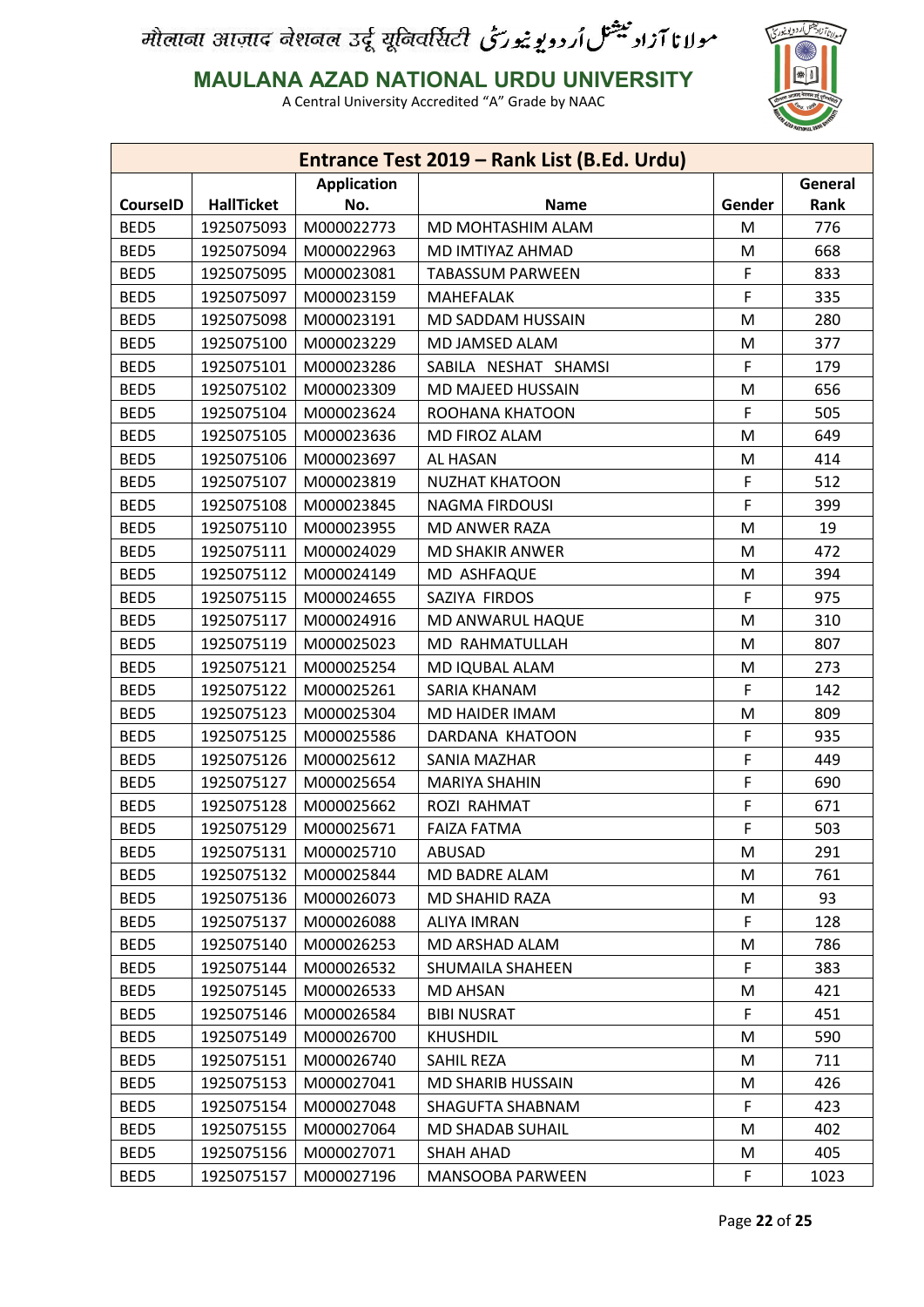

**MAULANA AZAD NATIONAL URDU UNIVERSITY**

|                 |                   |                    | Entrance Test 2019 - Rank List (B.Ed. Urdu) |        |         |
|-----------------|-------------------|--------------------|---------------------------------------------|--------|---------|
|                 |                   | <b>Application</b> |                                             |        | General |
| <b>CourseID</b> | <b>HallTicket</b> | No.                | <b>Name</b>                                 | Gender | Rank    |
| BED5            | 1925075158        | M000027210         | SOGHRA NAWAZ                                | F      | 838     |
| BED5            | 1925075159        | M000027270         | MD QUYAMUDDIN                               | M      | 1000    |
| BED5            | 1925075160        | M000027325         | AADIL AAZAM                                 | M      | 1027    |
| BED5            | 1925075161        | M000027355         | <b>ADIL KOSAR</b>                           | M      | 896     |
| BED5            | 1925075162        | M000027440         | <b>GHAZALA YASMEEN</b>                      | F      | 353     |
| BED5            | 1925075164        | M000027619         | MD AJMAL RAZA                               | M      | 490     |
| BED5            | 1925075165        | M000027625         | MAHFUZUR RAHMAN                             | M      | 444     |
| BED5            | 1925075167        | M000027697         | MD SHAMIM AKHTAR                            | M      | 1028    |
| BED5            | 1925075168        | M000027720         | SAJDA ANJUM                                 | F      | 1008    |
| BED5            | 1925075170        | M000027944         | MD SAGEER AHMAD                             | M      | 517     |
| BED5            | 1925075173        | M000028090         | <b>SALMAN ALAM</b>                          | M      | 635     |
| BED5            | 1925075174        | M000028098         | <b>MD AKRAM</b>                             | M      | 748     |
| BED5            | 1925075175        | M000028125         | <b>MAHWISH MOKHTAR</b>                      | F      | 606     |
| BED5            | 1925075176        | M000028339         | MD NAYAB SHAUAKAT                           | M      | 954     |
| BED5            | 1925075177        | M000028425         | <b>NAQIBUR RAHMAN</b>                       | M      | 486     |
| BED5            | 1925075178        | M000028433         | <b>QAMRUDDIN KHAN</b>                       | M      | 840     |
| BED5            | 1925075179        | M000028510         | MD HASHIM RAZA                              | M      | 432     |
| BED5            | 1925075180        | M000028635         | <b>SABERA PERWEEN</b>                       | F      | 586     |
| BED5            | 1925075181        | M000028647         | MD ASRARUL HAQUE                            | M      | 677     |
| BED5            | 1925075182        | M000028766         | MD NOORUZZ AMA                              | M      | 347     |
| BED5            | 1925075183        | M000028935         | SHAH FARID RAZA                             | M      | 508     |
| BED5            | 1926075001        | M000017373         | KM SUFIYA MEHMOOD                           | F      | 493     |
| BED5            | 1926075002        | M000017584         | <b>FAIZA PARVEEN</b>                        | F      | 390     |
| BED5            | 1926075003        | M000017602         | <b>FARHEEN ZAIDI</b>                        | F      | 575     |
| BED5            | 1926075004        | M000017754         | SHAZIA PARVEEN                              | M      | 913     |
| BED5            | 1926075005        | M000017761         | <b>SHAMA PARVEEN</b>                        | F      | 998     |
| BED5            | 1926075006        | M000017986         | AMBAR KHAN                                  | F      | 25      |
| BED5            | 1926075008        | M000018547         | <b>FEROZ ALI</b>                            | M      | 268     |
| BED5            | 1926075009        | M000018581         | SEEMA SHAKIR                                | F      | 262     |
| BED5            | 1926075010        | M000018690         | FAHEEMA RANA                                | F      | 531     |
| BED5            | 1926075011        | M000018738         | <b>ABDUL QUADIR</b>                         | M      | 56      |
| BED5            | 1926075012        | M000018787         | AALIYA BI                                   | F      | 184     |
| BED5            | 1926075013        | M000018979         | JAMEEL AHMAD                                | M      | 132     |
| BED5            | 1926075014        | M000019142         | <b>NOOR SABA</b>                            | F      | 654     |
| BED5            | 1926075015        | M000019427         | ABDUL MAJID                                 | M      | 929     |
| BED5            | 1926075016        | M000019435         | <b>MOHIUDDIN</b>                            | M      | 14      |
| BED5            | 1926075017        | M000019783         | <b>ARSHI</b>                                | F      | 130     |
| BED5            | 1926075018        | M000019795         | PHOOL JAHAN                                 | F      | 507     |
| BED5            | 1926075019        | M000019889         | MOHD USMAN                                  | M      | 134     |
| BED5            | 1926075024        | M000021174         | YUSRA RANI                                  | F      | 847     |
| BED5            | 1926075025        | M000021570         | RABIA BASRI                                 | F      | 610     |
| BED5            | 1926075026        | M000021574         | SAIMA PARVEEN                               | F      | 367     |
|                 |                   |                    |                                             |        |         |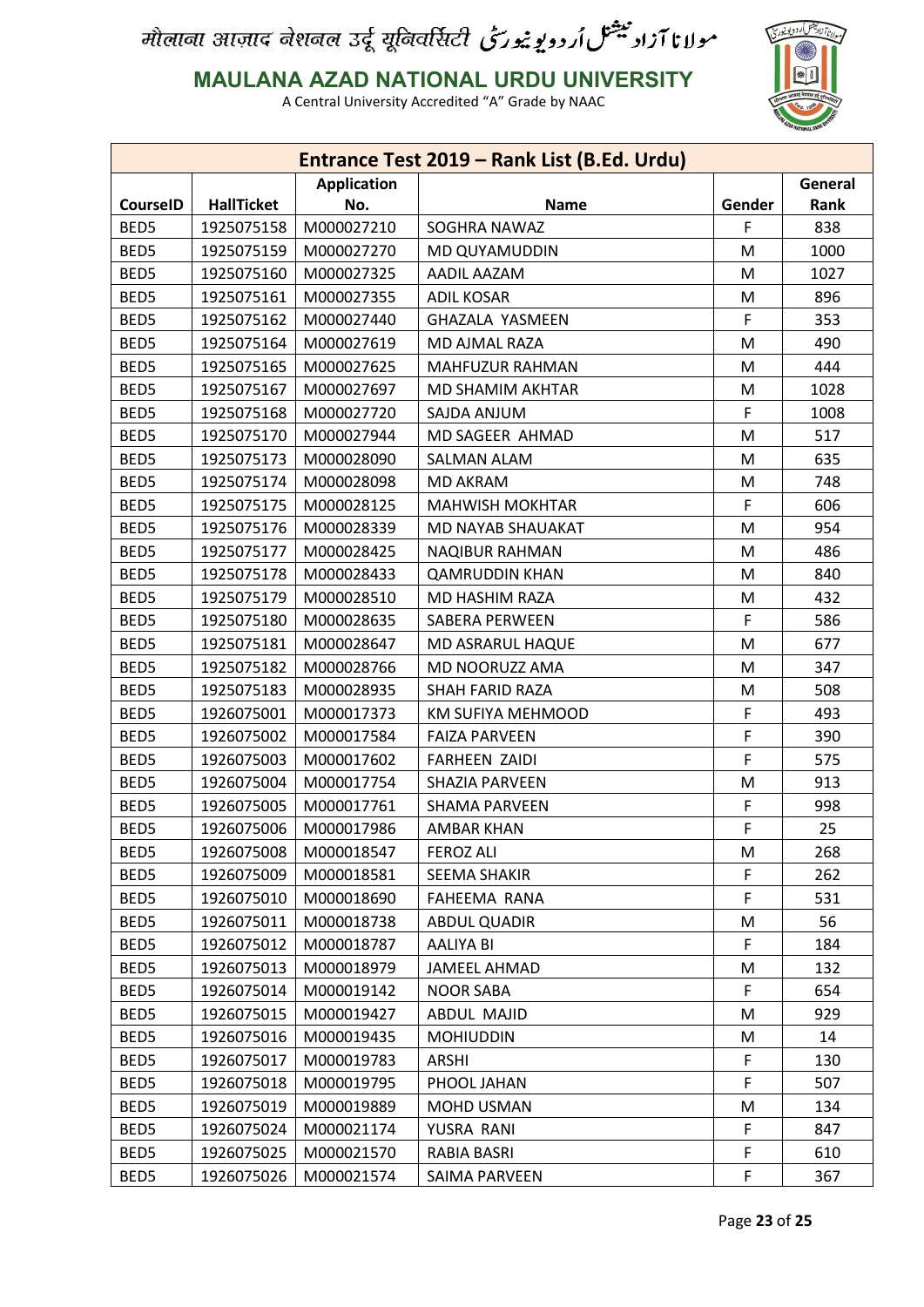

**MAULANA AZAD NATIONAL URDU UNIVERSITY**

|                 |                   |                          | Entrance Test 2019 - Rank List (B.Ed. Urdu) |        |         |
|-----------------|-------------------|--------------------------|---------------------------------------------|--------|---------|
|                 |                   | <b>Application</b>       |                                             |        | General |
| <b>CourseID</b> | <b>HallTicket</b> | No.                      | <b>Name</b>                                 | Gender | Rank    |
| BED5            | 1926075027        | M000021661               | <b>SEEMAB WASEEM</b>                        | F      | 311     |
| BED5            | 1926075028        | M000021693               | SHAZIA NOOR                                 | F      | 675     |
| BED5            | 1926075029        | M000021883               | <b>FARHANA KHAN</b>                         | F      | 639     |
| BED5            | 1926075030        | M000021932               | SONIA                                       | F      | 727     |
| BED5            | 1926075031        | M000021936               | <b>SANA FAREED</b>                          | F      | 801     |
| BED5            | 1926075032        | M000021945               | <b>SANA RANI</b>                            | F      | 778     |
| BED5            | 1926075033        | M000021948               | <b>ZIKRA</b>                                | F      | 948     |
| BED5            | 1926075034        | M000022420               | <b>VAREESHA KHAN</b>                        | F      | 803     |
| BED5            | 1926075035        | M000022554               | <b>MOHD ASIF</b>                            | M      | 540     |
| BED5            | 1926075036        | M000022808               | <b>FAIZAN SAEED</b>                         | M      | 195     |
| BED5            | 1926075037        | M000022855               | <b>FOZIYA RAIS</b>                          | F      | 167     |
| BED5            | 1926075038        | M000023013               | <b>MARYAM</b>                               | F      | 261     |
| BED5            | 1926075040        | M000023099               | <b>TAOUSEEF KHAN</b>                        | M      | 26      |
| BED5            | 1926075041        | M000023217               | <b>ANAS MAJIDI</b>                          | M      | 413     |
| BED5            | 1926075042        | M000023277               | SIRAJUDDEEN                                 | M      | 337     |
| BED5            | 1926075043        | M000023290               | <b>HAFIZ MOHAMMAD SUHAIB</b>                | M      | 321     |
| BED5            | 1926075044        | M000023559               | <b>MOHD SADIQ</b>                           | M      | 281     |
| BED5            | 1926075045        | M000023802               | MOHD MOTI UR RAHMAN                         | M      | 910     |
| BED5            | 1926075046        | M000023936               | MOHD ZAHEERUL HASAN                         | M      | 766     |
| BED5            | 1926075047        | M000023943               | AHMADULLAH                                  | M      | 70      |
| BED5            | 1926075048        | M000023986               | <b>HUMA PARVEEN</b>                         | F      | 456     |
| BED5            | 1926075049        | M000023996               | <b>NISHA PARVEEN</b>                        | F      | 344     |
| BED5            | 1926075050        | M000024043               | SHUMAYLA PARVEEN                            | F      | 209     |
| BED5            | 1926075051        | M000024124               | MOHAMMAD RAFAQAT RAZA                       | M      | 294     |
| BED5            | 1926075054        | M000024247               | <b>TANZEEB RANI</b>                         | F      | 500     |
| BED5            | 1926075056        | M000024300               | SHEEBA                                      | F      | 131     |
| BED5            | 1926075057        | M000024510               | SHAZIA BEGUM                                | F      | 767     |
| BED5            | 1926075058        | M000024567               | <b>NAHID JAHAN</b>                          | F      | 661     |
| BED5            | 1926075059        |                          | SHEHLA RIZWAN                               | F      | 446     |
| BED5            | 1926075060        | M000024579<br>M000024580 | SHUMAILA                                    | F      | 615     |
| BED5            | 1926075061        | M000024588               | <b>TABASSUM BABY</b>                        | F      | 877     |
| BED5            |                   | M000024601               |                                             | F      | 936     |
|                 | 1926075062        |                          | <b>SHAHREEN</b>                             |        |         |
| BED5            | 1926075063        | M000025461               | <b>FARHEENA NAZ</b>                         | F      | 462     |
| BED5            | 1926075065        | M000025560               | SAIMA RAHMAT                                | F      | 819     |
| BED5            | 1926075066        | M000025698               | MOHD ASHIQ                                  | M      | 393     |
| BED5            | 1926075067        | M000025702               | <b>MOHD KALIM</b>                           | M      | 552     |
| BED5            | 1926075068        | M000025752               | <b>MARYAM ZAHID</b>                         | F      | 822     |
| BED5            | 1926075070        | M000025890               | SHUMAILA                                    | F      | 850     |
| BED5            | 1926075074        | M000025991               | SHAH FARAZ KHAN                             | M      | 147     |
| BED5            | 1926075075        | M000026006               | RAIS ALAM                                   | M      | 76      |
| BED5            | 1926075076        | M000026096               | AREEBA NAZAIR                               | F.     | 529     |
| BED5            | 1926075077        | M000026108               | MUKARRAM ALI                                | M      | 270     |